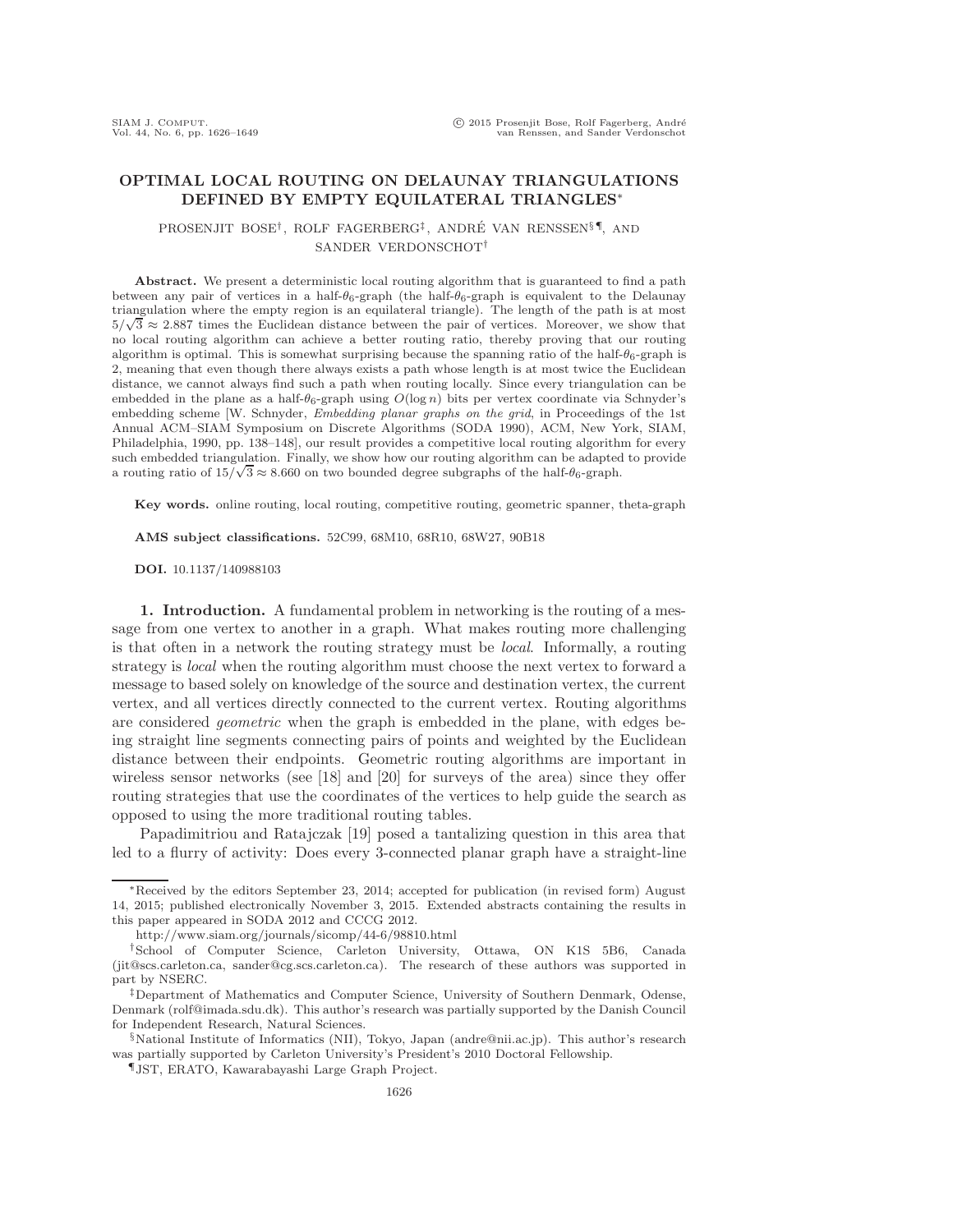embedding in the plane that admits a local routing strategy such as greedy routing?[1](#page-1-0) They provided a partial answer by showing that 3-connected planar graphs can always be embedded in  $\mathbb{R}^3$  such that they admit a greedy routing strategy. They also showed that the class of complete bipartite graphs,  $K_{k,6k+1}$  for all  $k \geq 1$ , cannot be embedded such that greedy routing always succeeds since every embedding has at least one vertex that is not connected to its nearest neighbor. Bose and Morin [\[8\]](#page-22-1) showed that greedy routing always succeeds on Delaunay triangulations. In fact, a slightly restricted greedy routing strategy known as *greedy-compass* is the first local routing strategy shown to succeed on all triangulations [\[6\]](#page-22-2). Dhandapani [\[11\]](#page-22-3) proved the existence of an embedding that admits greedy routing for every triangulation, and Angelini, Frati, and Grilli [\[1\]](#page-22-4) provided a constructive proof. Leighton and Moitra [\[17\]](#page-22-5) settled Papadimitriou and Ratajczak's question by showing that every 3-connected planar graph can be embedded in the plane such that greedy routing succeeds. One drawback of these embedding algorithms is that the coordinates require  $\Omega(n \log n)$  bits per vertex. To address this, He and Zhang [\[14\]](#page-22-6) and Goodrich and Strash [\[13\]](#page-22-7) gave succinct embeddings using only  $O(\log n)$  bits per vertex. Recently, He and Zhang [\[15\]](#page-22-8) showed that every 3-connected plane graph admits a succinct embedding with convex faces on which a slightly modified greedy routing strategy always succeeds.

In light of these recent successes, it is surprising to note that the above routing strategies solely concentrate on finding an embedding that guarantees that a local routing strategy will succeed but pay little attention to the quality of the resulting path. For example, none of the above routing strategies have been shown to be *competitive*. A geometric routing strategy is said to be competitive if the length of the path found by the routing strategy is not more than a constant times the Euclidean distance between its endpoints. This constant is called the *routing ratio*. Bose and Morin [\[8\]](#page-22-1) show that many local routing strategies are not competitive but show how to route competitively on the Delaunay triangulation. However, Dillencourt [\[12\]](#page-22-9) showed that not all triangulations can be embedded in the plane as Delaunay triangulations. This raises the following question: can *every* triangulation be embedded in the plane such that it admits a competitive local routing strategy? We answer this question in the affirmative.

The half- $\theta_6$ -graph was introduced by Bonichon et al. [\[4\]](#page-22-10), who showed that it is identical to the Delaunay triangulation where the empty region is an equilateral triangle. Although both graphs are identical, the local definition of the half- $\theta_6$ -graph makes it more useful in the context of routing. We formally define the half- $\theta_6$ -graph in the next section. Our main result is a deterministic local routing algorithm that is guaranteed to find a path between any pair of vertices in a half- $\theta_6$ -graph whose length guaranteed to find a path between any pair of vertices in a han- $\sigma_6$ -graph whose length<br>is at most  $5/\sqrt{3}$  times the Euclidean distance between the pair of vertices. On the way to proving our main result, we uncover some local properties of spanning paths in the half- $\theta_6$ -graph. Since Schnyder [\[21\]](#page-23-2) showed that every triangulation can be embedded in the plane as a half- $\theta_6$ -graph using  $O(\log n)$  bits per vertex coordinate, our main result implies that every triangulation has an embedding that admits a competitive local routing algorithm. Moreover, we show that no local routing algorithm can achieve a better routing ratio on a half- $\theta_6$ -graph, implying that our routing algorithm is optimal. This is somewhat surprising because Chew [\[10\]](#page-22-11) showed that the spanning ratio of the half- $\theta_6$ -graph is 2. Thus, our lower bound provides a separation between

<span id="page-1-0"></span><sup>&</sup>lt;sup>1</sup>A routing strategy is greedy when a message is always forwarded to the vertex whose distance to the destination is the smallest among all vertices in the neighborhood of the current vertex, including the current vertex.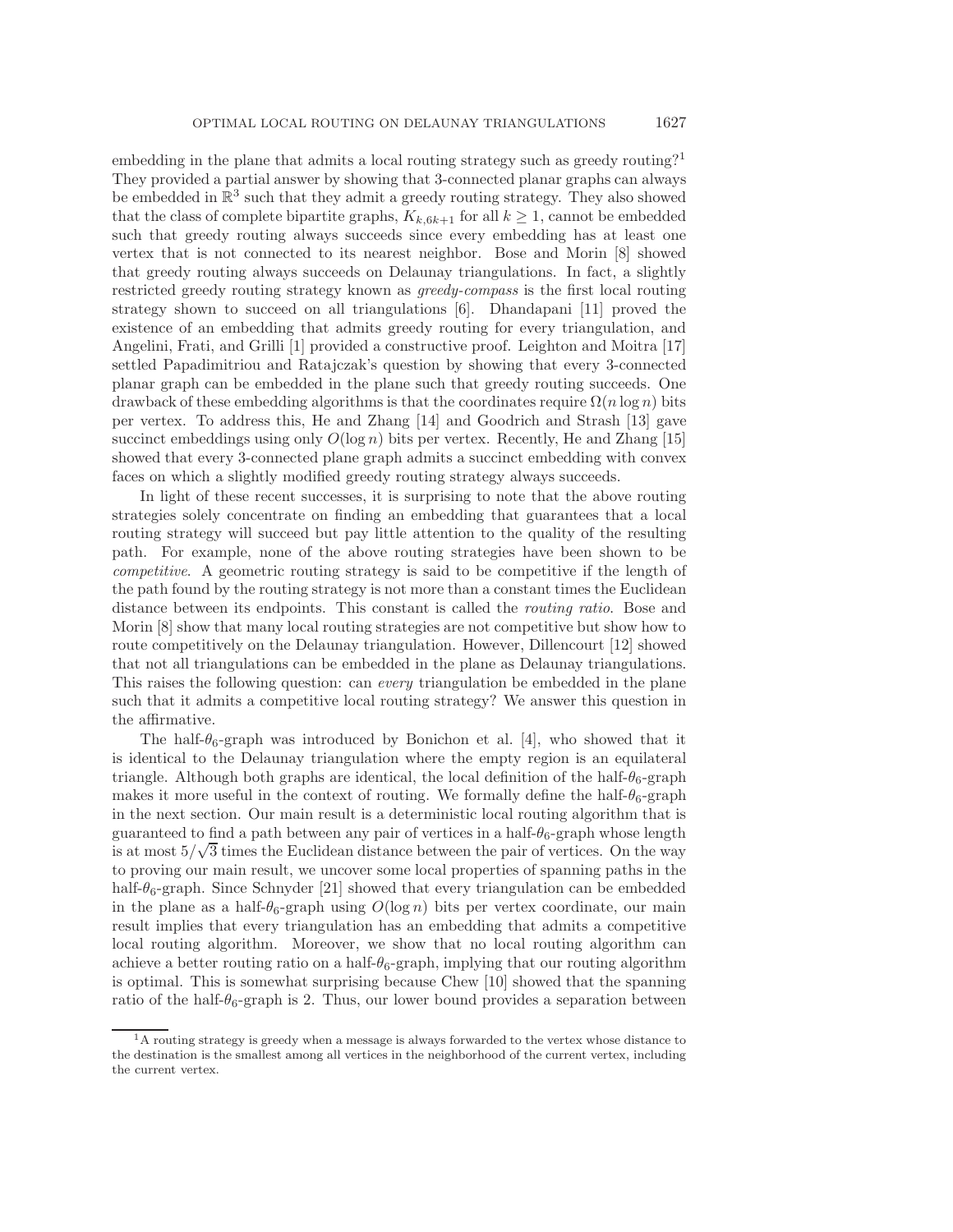the spanning ratio of the half- $\theta_6$ -graph and the best achievable routing ratio on the half- $\theta_6$ -graph. We believe that this is the first separation between the spanning ratio and routing ratio of any graph. It also makes the half- $\theta_6$ -graph one of the few graphs for which tight spanning and routing ratios are known. Finally, we show how our routing algorithm can be adapted to provide a routing ratio of  $15/\sqrt{3}$  on two bounded degree subgraphs of the half- $\theta_6$ -graph introduced by Bonichon et al. [\[5\]](#page-22-12). To the best of our knowledge, this is the first competitive routing algorithm on a bounded-degree plane graph.

<span id="page-2-1"></span>**2. Preliminaries.** In order to find a competitive path between any two vertices of a graph, such a path must first exist. Graphs that meet this criterion are called *spanners*. Formally, given a weighted graph G, we define the distance  $d_G(u, v)$  between two vertices  $u$  and  $v$  to be the sum of the weights of the edges in the shortest path between u and v in G. A subgraph H of G is a t*-spanner* of G if for all pairs of vertices u and v,  $d_H(u, v) \le t \cdot d_G(u, v)$  for  $t \ge 1$ . We say that H is a *spanner* if it is a t-spanner for some constant t. The *spanning ratio* of H is the smallest t for which it is a t-spanner. The graph G is referred to as the *underlying graph*.

Unless otherwise noted, we assume that the underlying graph  $G$  is a straight-line embedding of the complete graph on a set of n points in the plane, with the weight of an edge  $(u, v)$  being the Euclidean distance  $|uv|$  between u and v. A spanner of such a graph is called a *geometric spanner*. We focus on one specific class of geometric spanners: the half- $\theta_6$ -graph. In a slight abuse of notation, we often speak about the spanning ratio of the half- $\theta_6$ -graph. By this, we mean the maximum spanning ratio of any half- $\theta_6$ -graph on any set of n points in the plane. In the remainder of this section, we describe the construction of the half- $\theta_6$ -graph and introduce some notation.

<span id="page-2-0"></span>

Fig. 1. (a) *The cones around a vertex* u*.* (b) *The construction of the half-*θ6*-graph. In each positive cone,* u *connects to the vertex with the closest projection on the bisector of that cone.*

Given a set P of points in the plane, we consider each point  $u \in P$  and partition the plane into six cones (regions in the plane between two rays originating from the same point) with apex u, each defined by two rays at consecutive multiples of  $\pi/3$ radians from the positive x-axis. We label the cones  $\overline{C}_1$ ,  $C_0$ ,  $\overline{C}_2$ ,  $C_1$ ,  $\overline{C}_0$ , and  $C_2$ in counterclockwise order around  $u$ , starting from the positive  $x$ -axis (see Figure [1a](#page-2-0)). The cones  $C_0$ ,  $C_1$ , and  $C_2$  are called *positive*, while the others are called *negative*. When the apex is not clear from the context, we use  $C_i^u$  to denote cone  $C_i$  with apex  $u$ .

To build the half- $\theta_6$ -graph, we consider each vertex u and add an edge to the "closest" vertex in each of its positive cones. However, instead of using the Euclidean distance, we measure distance by projecting each vertex in the cone onto the bisector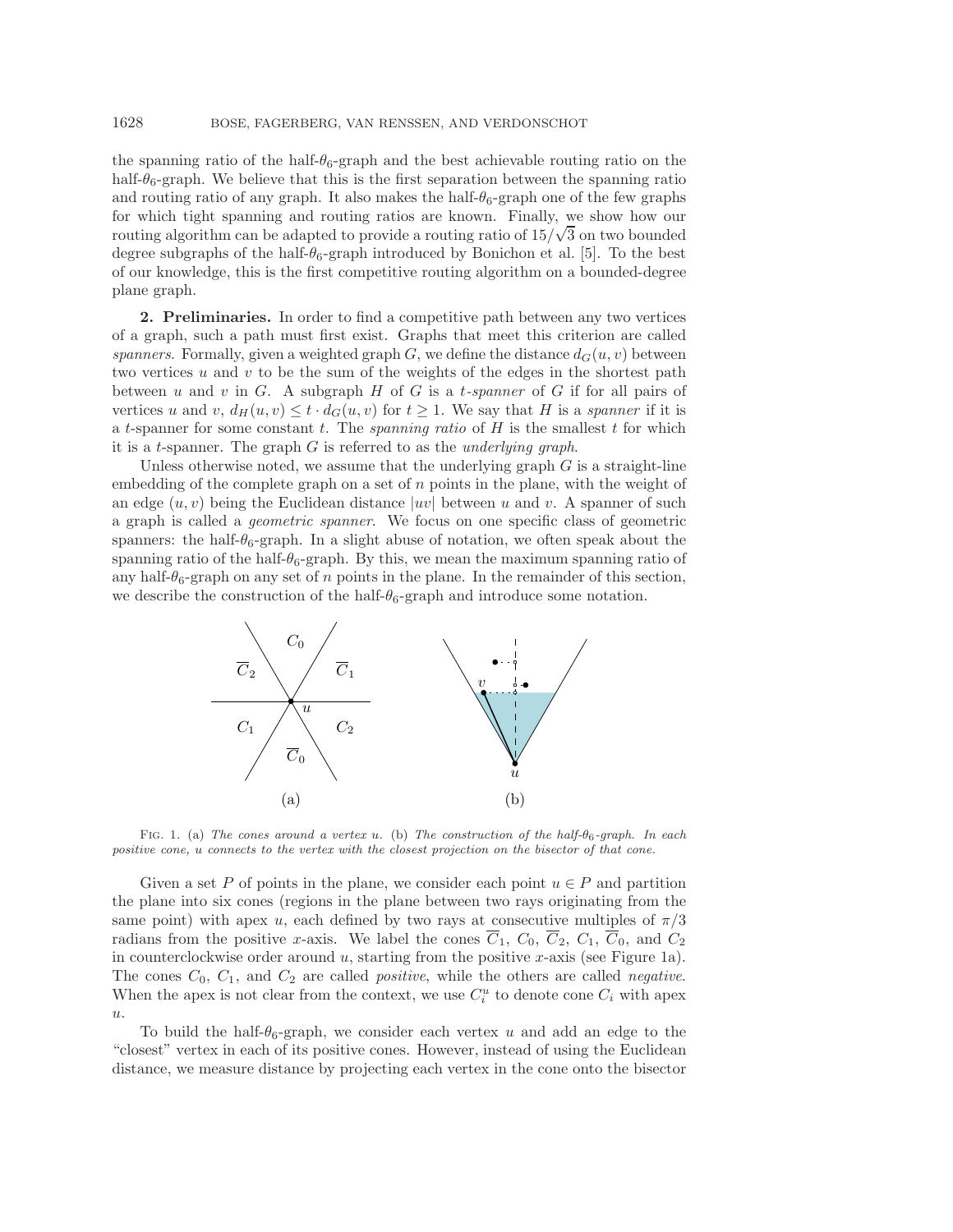of the cone. We call the vertex in this cone whose projection is closest to u the *closest vertex* and connect it to  $u$  with an edge (see Figure [1b](#page-2-0)). For simplicity, we assume that no two points lie on a line parallel to a cone boundary, guaranteeing that each vertex connects to exactly one vertex in each positive cone. Hence the graph has at most 3n edges in total.

Given two vertices u and v such that v lies in a positive cone of u, we define their *canonical triangle*  $T_{uv}$  to be the triangle bounded by the cone of u that contains v and the line through  $v$  perpendicular to the bisector of that cone. For example, the shaded region in Figure [1b](#page-2-0) is the canonical triangle of  $u$  and  $v$ . Note that for any pair of vertices u and v, either v lies in a positive cone of u, or u lies in a positive cone of v, so there is exactly one canonical triangle (either  $T_{uv}$  or  $T_{vu}$ ) for the pair. The construction of the half- $\theta_6$ -graph can alternatively be described as adding an edge between two vertices if and only if their canonical triangle is empty. This property will play an important role in our proofs.

**3. Spanning ratio of the half-** $\theta$ **<sup>6</sup>-graph.** Bonichon et al. [\[4\]](#page-22-10) showed that the half- $\theta_6$ -graph is a geometric spanner with spanning ratio 2 by showing that it is equivalent to the Delaunay triangulation based on empty equilateral triangles, which is known to have spanning ratio 2 [\[10\]](#page-22-11). One direction of this equivalence is easy to see, since, by construction, every edge of the half- $\theta_6$ -graph has an empty equilateral triangle. For the other direction, recall that every triangle in the Delaunay triangulation has its vertices on the boundary of an empty equilateral triangle in a fixed orientation. Bonichon et al. showed that for each edge of the Delaunay triangulation, one can shrink the empty equilateral triangle such that one of the endpoints of the edge lies on a corner and the other lies on the boundary, thereby proving it is an edge of the half- $\theta_6$ -graph. This correspondence also shows that the half- $\theta_6$ -graph is internally triangulated: every face except for the outer face is a triangle (this follows from the duality with the Voronoi diagram, along with the fact that all vertices in the Voronoi diagram have degree 3, provided that no four points lie on the same equilateral triangle).

In this section, we provide an alternative proof of the spanning ratio of the half- $\theta_6$ -graph. Our proof shows that between any pair of points, there always exists a path with spanning ratio 2 that lies in the canonical triangle. This property plays an important role in our routing algorithm, which we describe in section [5.](#page-6-0) For a pair of vertices u and w, our bound is expressed in terms of the angle  $\alpha$  between the line from  $u$  to  $w$  and the bisector of their canonical triangle (see Figure [2a\)](#page-4-0).

<span id="page-3-0"></span>Theorem 1. *Let* u *and* w *be vertices with* w *in a positive cone of* u*. Let* m *be the midpoint of the side of*  $T_{uw}$  *opposing* u, and let  $\alpha$  be the unsigned angle between uw *and* um*. There exists a path between* u *and* w *in the half-*θ6*-graph, of length at most*

$$
(\sqrt{3}\cdot\cos\alpha + \sin\alpha)\cdot|uw|,
$$

*where all vertices on this path lie in*  $T_{uw}$ *.* 

<span id="page-3-1"></span>The expression  $\sqrt{3} \cdot \cos \alpha + \sin \alpha$  is increasing for  $\alpha \in [0, \pi/6]$ . Inserting the extreme value  $\pi/6$  for  $\alpha$ , we arrive at the following.

Corollary 2. *The spanning ratio of the half-*θ6*-graph is* 2*.*

We note that the bounds of Theorem [1](#page-3-0) and Corollary [2](#page-3-1) are tight: for all values of  $\alpha \in [0, \pi/6]$  there exists a point set for which the shortest path in the half- $\theta_6$ -graph for some pair of vertices u and w has length arbitrarily close to  $(\sqrt{3} \cdot \cos \alpha + \sin \alpha) \cdot |uw|$ . A simple example appears later in the proof of Theorem [4.](#page-7-0)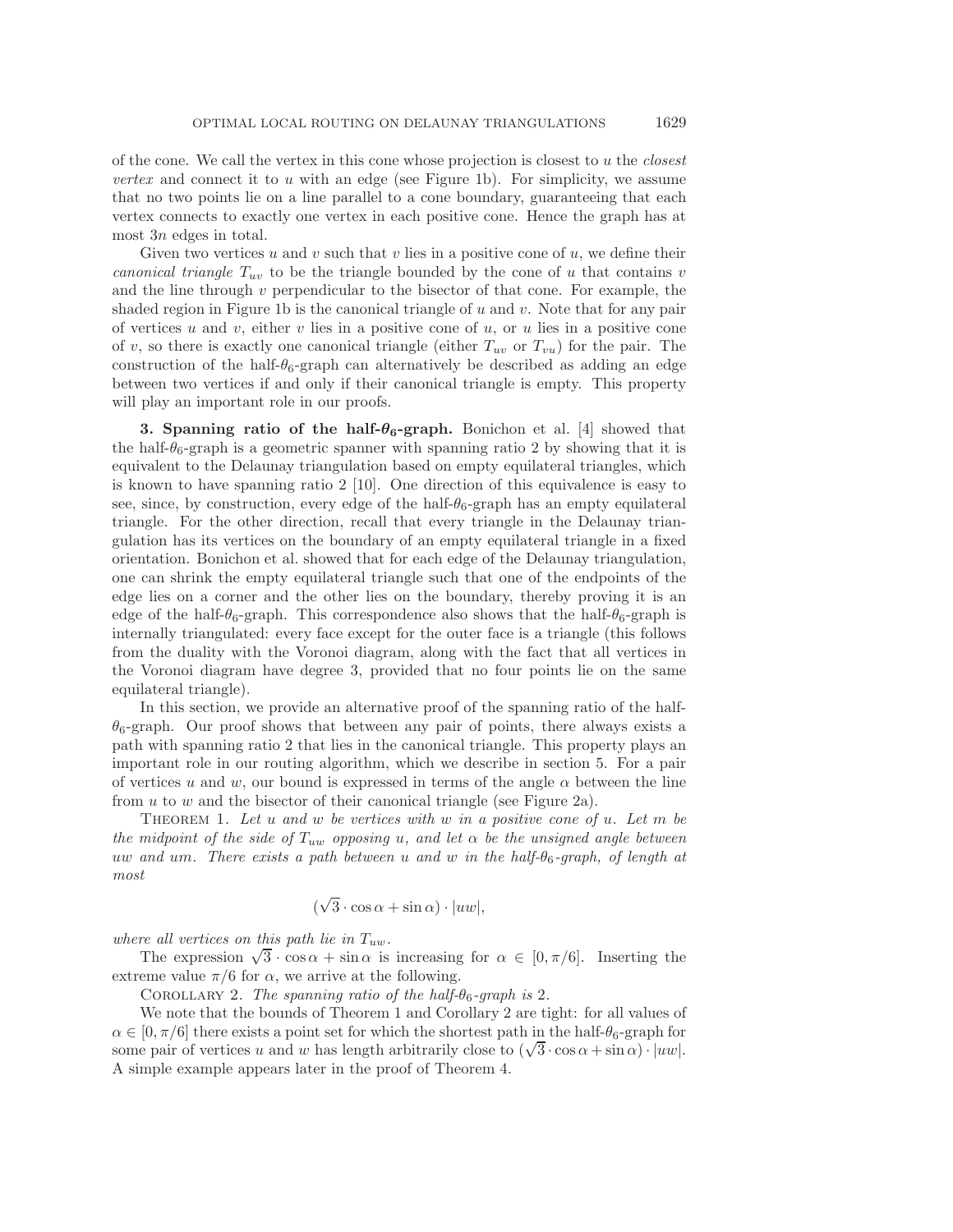

FIG. 2. (a) *Two vertices* u and w with their canonical triangle  $T_{uw}$ . The angle  $\alpha$  is the unsigned *angle between the line* uw *and the bisector of the cone containing* w*.* (b) *The corners* a *and* b*, and the regions* A *and* B*.*

*Proof of Theorem* [1.](#page-3-0) Given two vertices u and w, we assume without loss of generality that  $w$  lies in  $C_0^u$ . We prove the theorem by induction on the rank, when ordered by area, of the triangles  $T_{xy}$  for all pairs of points x and y where y lies in a positive cone of x. Let a and b be the upper left and right corners of  $T_{uw}$ , and let  $A = T_{uw} \cap C_1^w$  and  $B = T_{uw} \cap C_2^w$ , as illustrated in Figure [2b.](#page-4-0)

Our inductive hypothesis is the following, where  $\delta(u, w)$  denotes the length of the shortest path from u to w in the part of the half- $\theta_6$ -graph induced by the vertices in  $T_{uw}$ .

- 1. If A is empty, then  $\delta(u, w) \leq |ub| + |bw|$ .
- 2. If B is empty, then  $\delta(u, w) \le |ua| + |aw|$ .
- 3. If neither A nor B is empty, then  $\delta(u, w) \leq \max\{|ua| + |aw|, |ub| + |bw|\}.$

We first note that this induction hypothesis implies Theorem [1:](#page-3-0) using the side of  $T_{uw}$  as the unit of length, we have from Figure [2a](#page-4-0) that  $|wm| = |uw| \cdot \sin \alpha$  and  $\sqrt{3}/2 = |u\omega| - |\cos \alpha|$ . Hence the induction hypothesis gives us that  $\delta(u, w)$  is  $\sqrt{3}/2 = |u\pi| = |u\omega| \cdot \cos \alpha$ . Hence the induction hypothesis gives us that  $o(u, w)$  is<br>at most  $1 + 1/2 + |wm| = \sqrt{3} \cdot (\sqrt{3}/2) + |wm| = (\sqrt{3} \cdot \cos \alpha + \sin \alpha) \cdot |uw|$ , as required.

*Base case.*  $T_{uw}$  has rank 1. Since there are no smaller canonical triangles,  $w$  must be the closest vertex to u. Hence the edge  $(u, w)$  is in the half- $\theta_6$ -graph, and  $\delta(u, w)$  = |uw|. Using the triangle inequality, we have  $|uw| \le \min\{|ua| + |aw|, |ub| + |bw|\}$ , so the induction hypothesis holds.

*Induction step.* We assume that the induction hypothesis holds for all pairs of points with canonical triangles of rank up to i. Let  $T_{uw}$  be a canonical triangle of rank  $i + 1$ .

If  $(u, w)$  is an edge in the half- $\theta_6$ -graph, the induction hypothesis follows by the same argument as in the base case. If there is no edge between  $u$  and  $w$ , let  $v$  be the vertex closest to u in the positive cone  $C_0^u$ , and let a' and b' be the upper left and right corners of  $T_{uv}$ . By definition,  $\delta(u, w) \le |uv| + \delta(v, w)$ , and by the triangle inequality,  $|uv| \le \min\{|ua'| + |a'v|, |ub'| + |b'v|\}.$ 

We perform a case distinction on the location of  $v: a. v$  lies neither in A nor in B. b. v lies inside A. c. v lies inside B. The case where v lies inside B is analogous to the case where  $v$  lies inside  $A$ , so we only discuss the first two cases, which are illustrated in Figure [3.](#page-5-0)

<span id="page-4-0"></span>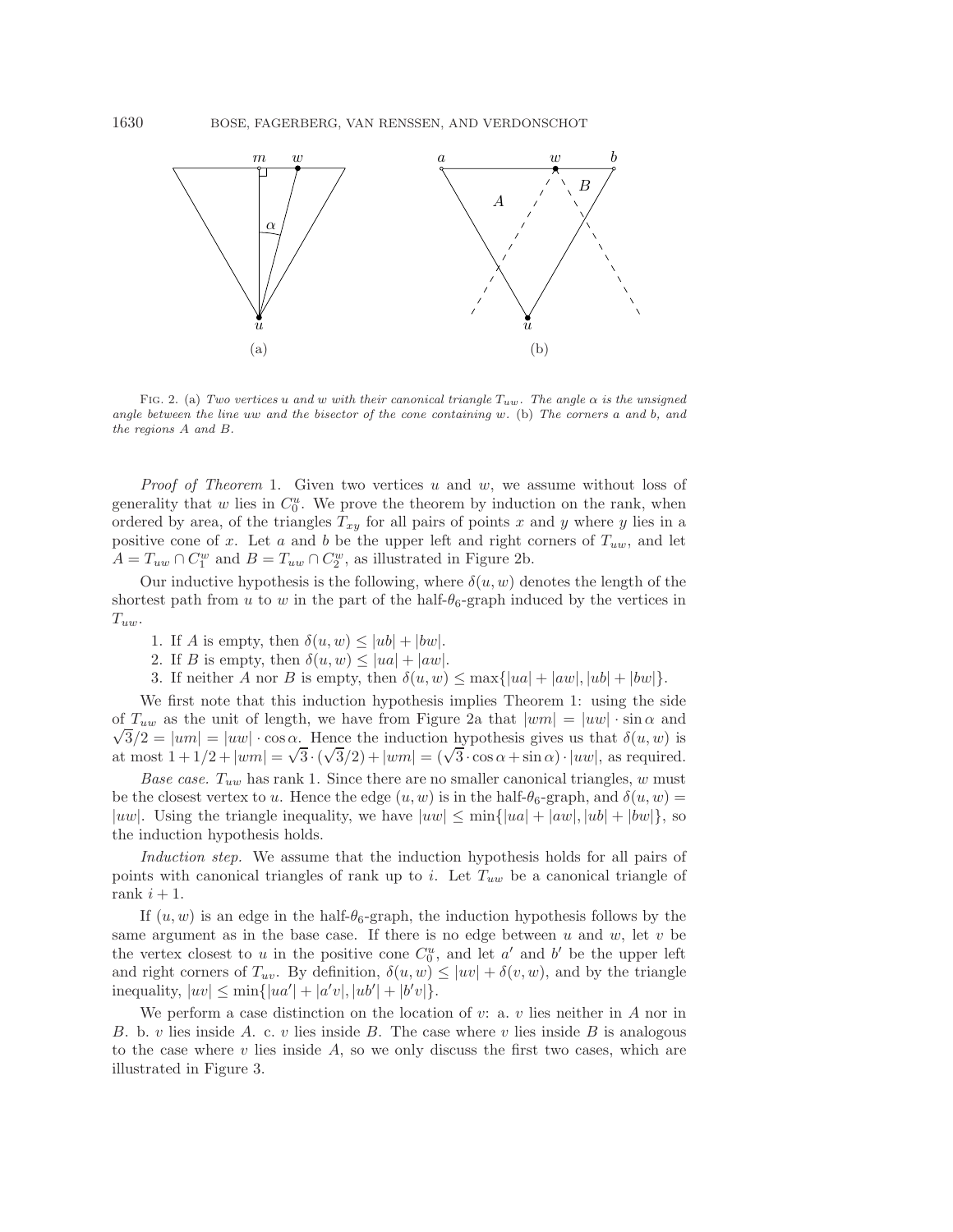<span id="page-5-0"></span>

Fig. 3. *The two cases:* (a) v *lies in neither* A *nor* B*;* (b) v *lies in* A*.*

*Case a.* Let c and d be the upper left and right corners of  $T_{vw}$ , and let  $C =$  $T_{vw} \cap C_1^w$  and  $D = T_{vw} \cap C_2^w$  (see Figure [3a](#page-5-0)). Since  $T_{vw}$  has smaller area than  $T_{uw}$ , we apply the inductive hypothesis on  $T_{vw}$ . Our task is to prove all three statements of the inductive hypothesis for  $T_{uw}$ .

1. If A is empty, then C is also empty, so by induction  $\delta(v, w) \leq |vd| + |dw|$ . Since  $v, d, b$ , and  $b'$  form a parallelogram, we have

$$
\delta(u, w) \le |uv| + \delta(v, w)
$$
  
\n
$$
\le |ub'| + |b'v| + |vd| + |dw|
$$
  
\n
$$
= |ub| + |bw|,
$$

which proves the first statement of the induction hypothesis. This argument is illustrated in Figure [4a](#page-6-1).

2. If B is empty, an analogous argument proves the second statement of the induction hypothesis.

3. If neither A nor B is empty, by induction we have  $\delta(v, w) \leq \max\{|vc| +$  $|cw|, |vd| + |dw|$ . Assume, without loss of generality, that the maximum of the righthand side is attained by its second argument  $|vd|+|dw|$  (the other case is analogous). Since vertices  $v, d, b$ , and  $b'$  form a parallelogram, we have that

$$
\delta(u, w) \le |uv| + \delta(v, w)
$$
  
\n
$$
\le |ub'| + |b'v| + |vd| + |dw|
$$
  
\n
$$
\le |ub| + |bw|
$$
  
\n
$$
\le \max\{|ua| + |aw|, |ub| + |bw|\},
$$

which proves the third statement of the induction hypothesis. This argument is illustrated in Figure [4b](#page-6-1).

*Case b.* Let  $E = T_{uv} \cap T_{wv}$ , and let a'' be the upper left corner of  $T_{wv}$  (see Fig-ure [3b](#page-5-0)). Since v is the closest vertex to u in one of its positive cones,  $T_{uv}$  is empty, and hence E is also empty. Since  $T_{wv}$  is smaller than  $T_{uw}$ , we can apply induction on it. As E is empty, the first statement of the induction hypothesis for  $T_{wv}$  applies, giving us that  $\delta(v, w) \leq |va''| + |a''w|$ . Since  $|uv| \leq |ua'| + |a'v|$  and v, a'', a, and a' form a parallelogram, we have that  $\delta(u, w) \leq |u\alpha| + |aw|$ , proving the second and third statements in the induction hypothesis for  $T_{uw}$ . This argument is illustrated in Figure [4c](#page-6-1). Since v lies in A, the first statement in the induction hypothesis for  $T_{uw}$ is vacuously true.О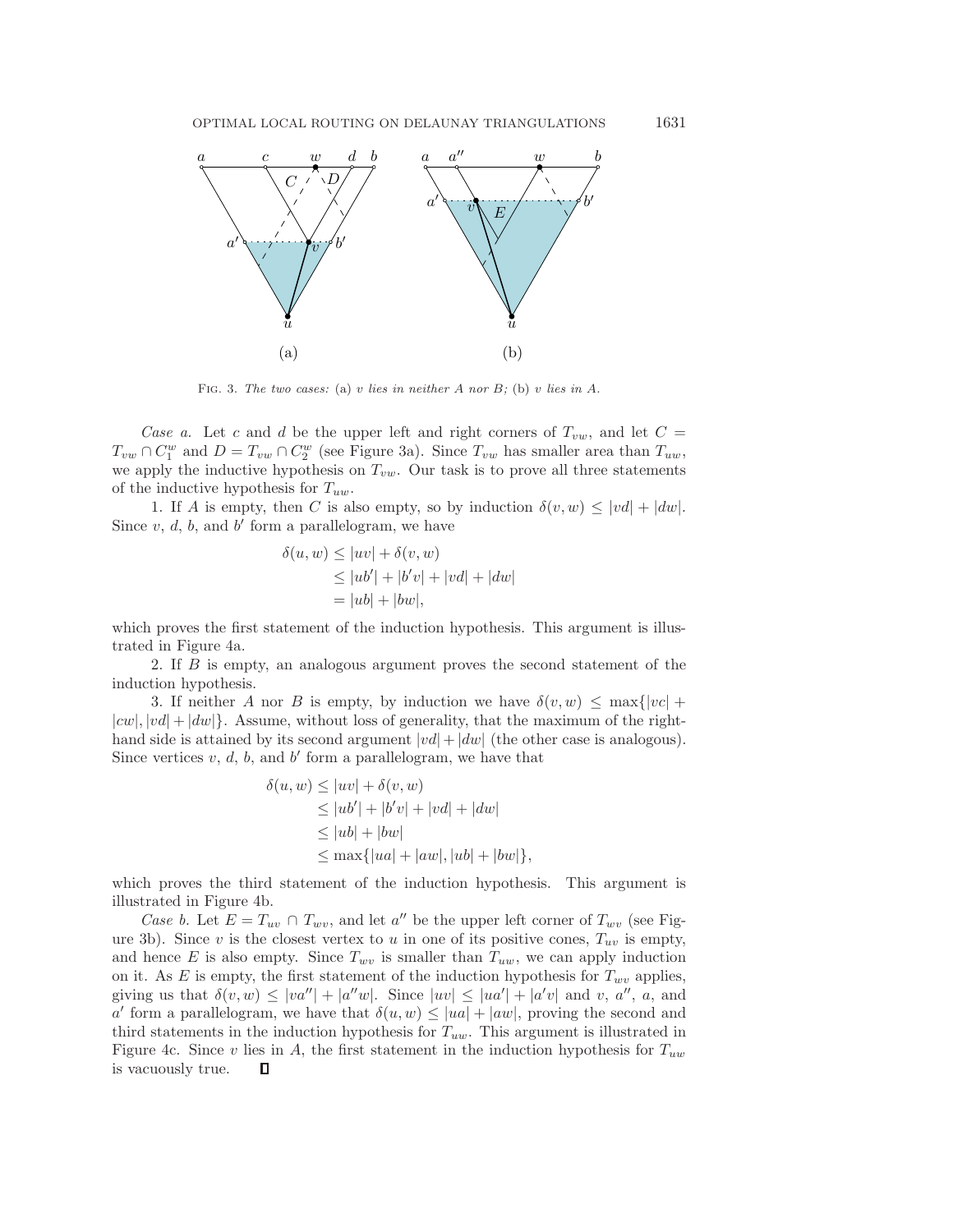1632 BOSE, FAGERBERG, VAN RENSSEN, AND VERDONSCHOT



Fig. 4. *Visualization of the path inequalities in three cases:* (a) v *lies in neither* A *nor* B *and one of* A *or* B *is empty (cases a.*1 *and a.*2 *in our proof);* (b) v *lies in neither* A *nor* B *and neither is empty (case a.*3*);* (c) v *lies in* A *or* B *(case b). The paths occurring in the equations are drawn with thick lines, and shaded areas indicate empty regions.*

**4. Remarks on the spanning ratio.** The full- $\theta_6$ -graph, introduced by Keil and Gutwin [\[16\]](#page-22-13), is similar to the half- $\theta_6$ -graph except that all six cones are positive cones. Thus, the full- $\theta_6$ -graph is the union of two copies of the half- $\theta_6$ -graph, where one half- $\theta_6$ -graph is rotated by  $\pi/3$  radians. The half- $\theta_6$ -graph and the full- $\theta_6$ -graph both have a spanning ratio of 2, with lower bound examples showing that it is tight for both graphs. This is surprising since the full- $\theta_6$ -graph can have twice the number of edges of the half- $\theta_6$ -graph.

Note that since the full- $\theta_6$ -graph consists of two rotated copies of the half- $\theta_6$ graph, one question that comes to mind is "What is the best spanning ratio if one is to construct a graph consisting of two rotated copies of the half- $\theta_6$ -graph?" Can one do better than a spanning ratio of 2? Consider the following construction. Build two half- $\theta_6$ -graphs as described in section [2,](#page-2-1) but rotate each cone of the second graph by  $\pi/6$  radians. For each pair of vertices, there is a path of length at most  $\sqrt{3}\cos\alpha+\sin\alpha$ times the Euclidean distance between them, where  $\alpha$  is the angle between the line connecting the vertices in question, and the closest bisector. Since this function is increasing, the spanning ratio is defined by the maximum possible angle to the closest bisector, which is  $\pi/12$  radians, giving a spanning ratio of roughly 1.932.

By using  $k$  copies, we improve the spanning ratio even further: if each is rotated by using k copies, we improve the spanning ratio even further: it each is rotated<br>by  $\pi/(3k)$  radians, we get a spanning ratio of  $\sqrt{3}\cos\frac{\pi}{6k}+\sin\frac{\pi}{6k}$ . This is better than the known upper bounds for the full- $\theta_{3k}$ -graph [\[9\]](#page-22-14) for  $k \leq 3$  and for the Yao<sub>3k</sub>-graph [\[3\]](#page-22-15) for  $k \leq 4$ .

COROLLARY 3. *The union of* k *copies of the half-θ<sub>6</sub>-graph, each rotated by* π/(3k) *radians, is a geometric spanner with up to* 3k *edges and spanning ratio at*  $\frac{\pi}{3}$  *most*  $\sqrt{3}$  cos  $\frac{\pi}{6k}$  + sin  $\frac{\pi}{6k}$ .

<span id="page-6-0"></span>**5. Routing in the half-** $\theta_6$ **-graph.** In this section, we give matching upper and lower bounds for the routing ratio on the half- $\theta_6$ -graph. We begin by defining our model. Formally, a routing algorithm  $\tilde{A}$  is a deterministic k-local, m-memory routing algorithm if the vertex to which a message is forwarded from the current vertex s is a function of s, t,  $N_k(s)$ , and M, where t is the destination vertex,  $N_k(s)$  is the  $k$ -neighborhood of s, and M is a memory of size m, stored with the message. The  $k$ -neighborhood of a vertex  $s$  is the set of vertices in the graph that can be reached from  $s$  by following at most  $k$  edges. For our purposes, we consider a unit of memory

<span id="page-6-1"></span>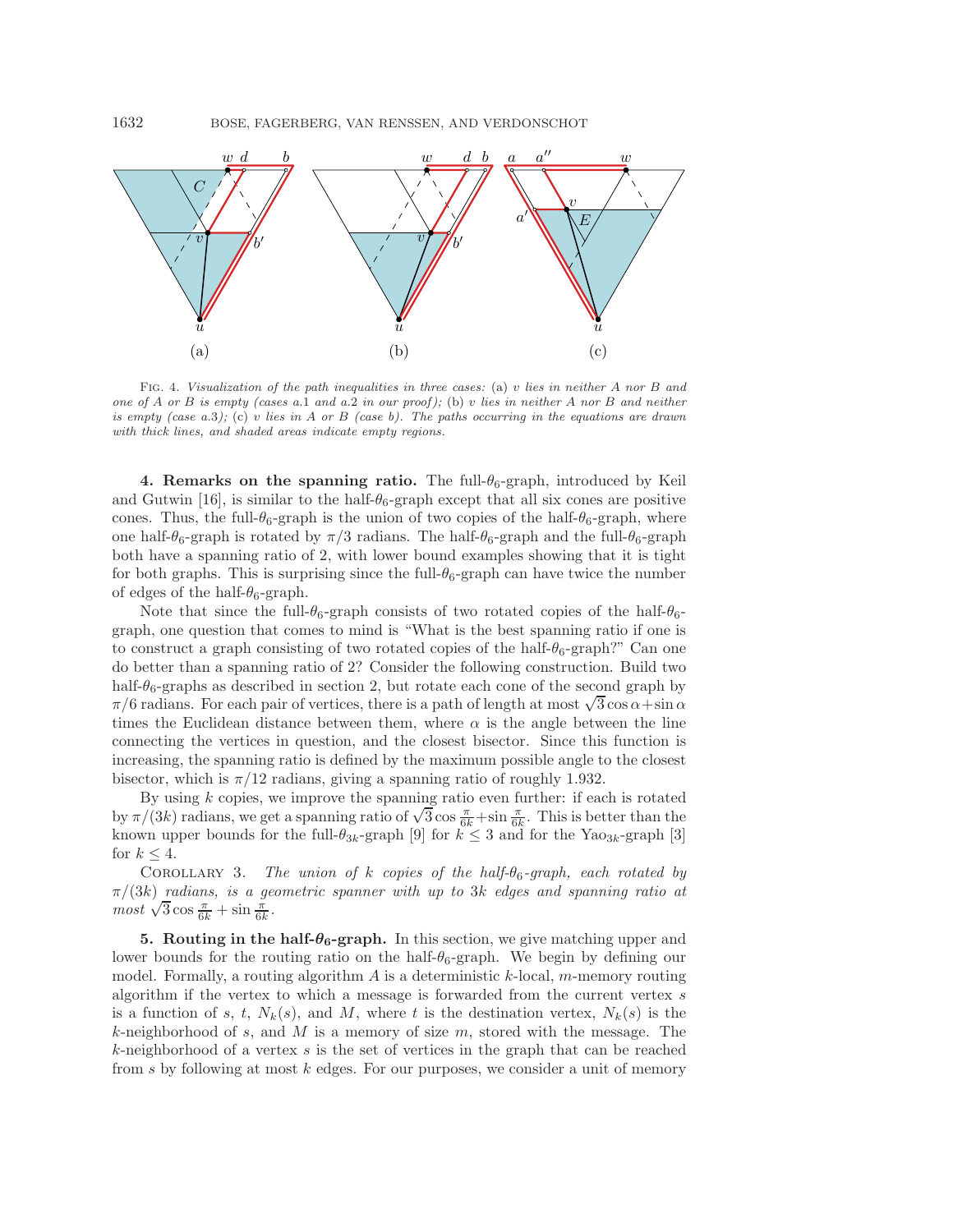to consist of a  $\log_2 n$  bit integer or a point in  $\mathbb{R}^2$ . Our model also assumes that the only information stored at each vertex of the graph is  $N_k(s)$ . Since our graphs are geometric, we identify each vertex by its coordinates in the plane. A routing algorithm is d*-competitive* provided that the total distance traveled by the message is never more than d times the Euclidean distance between source and destination. Analogous to the spanning ratio, the *routing ratio* of an algorithm is the smallest d for which it is d-competitive.

We present a deterministic 1-local 0-memory algorithm that achieves the upper bounds, but our lower bounds hold for any deterministic k-local 0-memory algorithm, provided k is a constant. Our bounds are expressed in terms of the angle  $\alpha$  between the line from the source to the destination and the bisector of their canonical triangle (see Figure [2a\)](#page-4-0).

<span id="page-7-0"></span>Theorem 4. *Let* u *and* w *be two vertices, with* w *in a positive cone of* u*. Let* m *be the midpoint of the side of*  $T_{uw}$  *opposing* u, and let  $\alpha$  *be the unsigned angle between* uw *and* um*. There is a deterministic* 1*-local* 0*-memory routing algorithm on the half-* $\theta_6$ -graph for which every path followed has length at most

(i)  $(\sqrt{3} \cdot \cos \alpha + \sin \alpha) \cdot |uw|$  when routing from u to w,

(ii)  $(5/\sqrt{3} \cdot \cos \alpha - \sin \alpha) \cdot |uw|$  *when routing from w to u*,

*and this is the best possible for deterministic* k*-local,* 0*-memory routing algorithms, where* k *is constant.*

The first expression is increasing for  $\alpha \in [0, \pi/6]$ , while the second expression is decreasing. Inserting the extreme values  $\pi/6$  and 0 for  $\alpha$ , we get the following worst-case version of Theorem [4.](#page-7-0)

Corollary 5. *Let* u *and* w *be two vertices, with* w *in a positive cone of* u*. There is a deterministic* 1*-local* 0*-memory routing algorithm on the half-*θ6*-graph with routing ratio*

(i) 2 *when routing from u to w*,

(ii)  $5/\sqrt{3} = 2.886...$  *when routing from w to u,* 

*and this is the best possible for deterministic* k*-local,* 0*-memory routing algorithms, where* k *is constant.*

Since the spanning ratio of the half- $\theta_6$ -graph is 2, the second lower bound shows a separation between the spanning ratio and the best possible routing ratio in the half- $\theta_6$ -graph.

Since every triangulation can be embedded in the plane as a half- $\theta_6$ -graph using  $O(\log n)$  bits per vertex via Schnyder's embedding scheme [\[21\]](#page-23-2), an important implication of Theorem [4](#page-7-0) is the following.

Corollary 6. *Every* n*-vertex triangulation can be embedded in the plane using*  $O(\log n)$  *bits per coordinate such that the embedded triangulation admits a deterministic* 1-local 0-memory routing algorithm with routing ratio at most  $5/\sqrt{3}$ .

In the remainder of this section, we prove Theorem [4.](#page-7-0) We split the proof into two cases, depending on whether the destination lies in a positive (section [5.1\)](#page-7-1) or negative (section [5.2\)](#page-13-0) cone of the source. In each case, we present first a proof of the lower bound, then a description of the routing algorithm, and finally a proof of the upper bound.

### <span id="page-7-1"></span>**5.1. Positive routing.**

<span id="page-7-2"></span>Lemma 7 (lower bound for positive routing). *Let* u *and* w *be two vertices, with* w *in a positive cone of* u*. Let* m *be the midpoint of the side of* Tuw *opposing* u*, and let* α *be the unsigned angle between* uw *and* um*. For any routing algorithm, there are*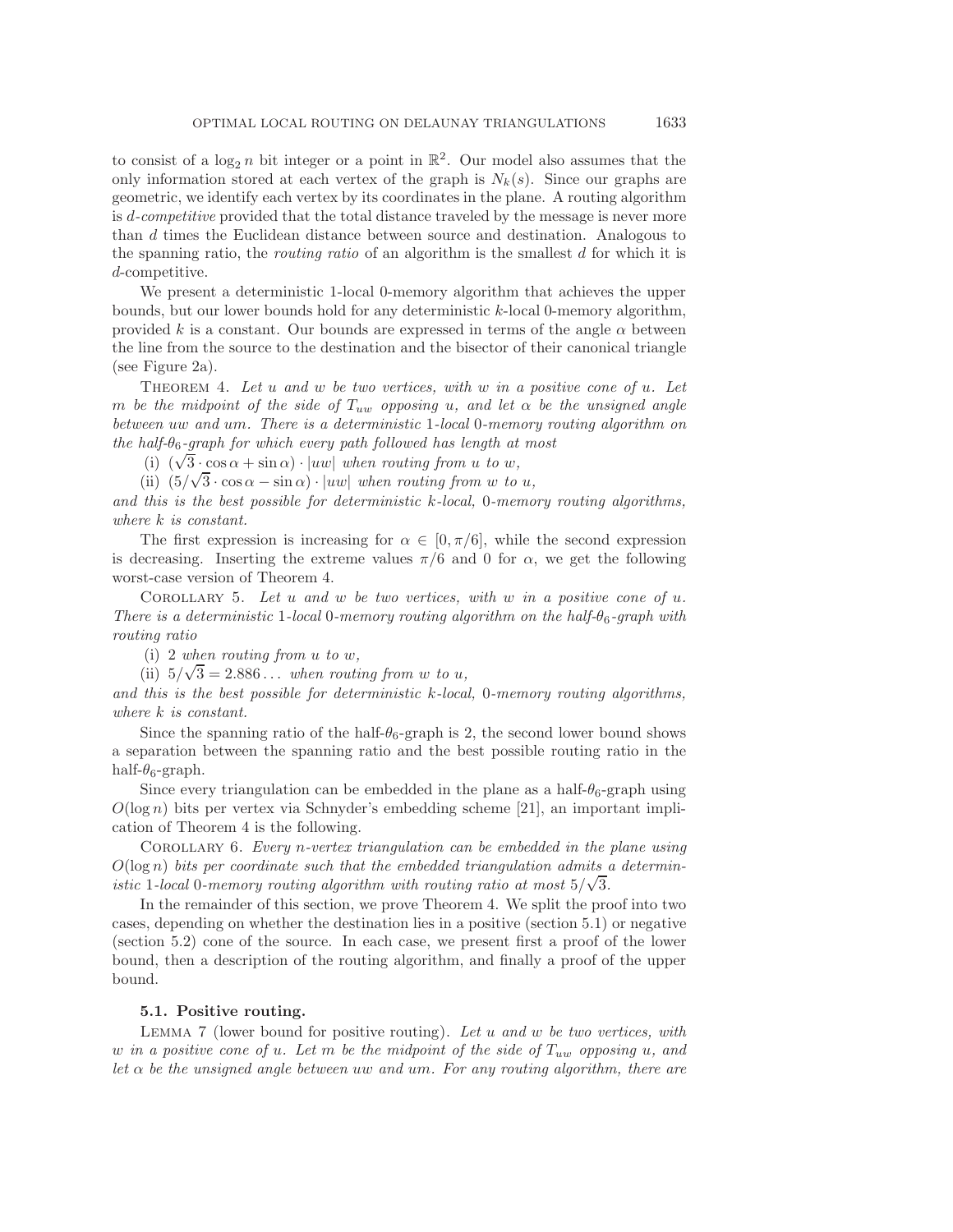*instances for which the path followed has length at least*  $(\sqrt{3} \cdot \cos \alpha + \sin \alpha) \cdot |uw|$  *when routing from* u *to* w*.*

<span id="page-8-0"></span>*Proof.* Let the side of  $T_{uw}$  be the unit of length. From Figure [2a,](#page-4-0) we have  $|wm| =$ *Froof.* Let the side of  $I_{uw}$  be the unit of length. From Figure 2a, we have  $|wm| = |uw| \cdot \sin \alpha$  and  $\sqrt{3}/2 = |um| = |uw| \cdot \cos \alpha$ . From Figure [5,](#page-8-0) the spanning ratio of the  $|uw| \cdot \sin \alpha$  and  $\sqrt{3}/2 = |u m| = |uw| \cdot \cos \alpha$ . From Figure 3, the spanning ratio of the half- $\theta_6$ -graph is at least  $1 + 1/2 + |wm| = \sqrt{3} \cdot (\sqrt{3}/2) + |wm| = (\sqrt{3} \cdot \cos \alpha + \sin \alpha) \cdot |uw|$ , since the point in the upper left corner of  $T_{uw}$  can be moved arbitrarily close to the corner. As there is no shorter path between u and w, this is a lower bound for *any* routing algorithm.  $\Box$ 



Fig. 5. *The lower bound example when routing to a vertex in a positive cone.*

*Routing algorithm.* While routing, let s denote the current vertex, and let t denote the fixed destination (i.e.,  $t$  corresponds to  $w$  in Theorem [4\)](#page-7-0). To be deterministic, 1-local, and 0-memory, the routing algorithm needs to determine which edge  $(s, v)$  to follow next based only on s, t, and the neighbors of s. We say we are *routing positively* when t is in a positive cone of s and *routing negatively* when t is in a negative cone. (Note the distinction between "positive routing" and "routing positively": the first describes the conditions *at the start* of the routing process, while the second does so *during* the routing process. In other words, positive routing describes a routing process that starts by routing positively. It is very common for positive routing to include situations where we are routing negatively; see, e.g., Figure [8b](#page-11-0).)

For ease of description, we assume without loss of generality that t is in cone  $C_0^s$ when routing positively and in cone  $\overline{C}_0^s$  when routing negatively. When routing positively,  $T_{st}$  intersects only  $C_0^s$  among the cones of s. When routing negatively,  $T_{ts}$ intersects  $\overline{C}_0^s$ , as well as the two positive cones  $C_1^s$  and  $C_2^s$ . Let  $X_0 = \overline{C}_0^s \cap T_{ts}$ ,  $X_1 = C_1^s \cap T_{ts}$ , and  $X_2 = C_2^s \cap T_{ts}$ . Let a be the corner of  $T_{ts}$  contained in  $X_1$  and b the corner of  $T_{ts}$  contained in  $X_2$ . These definitions are illustrated in Figure [6.](#page-9-0)

The routing algorithm will only follow edges  $(s, v)$  where v lies in the canonical triangle of s and t. Routing positively is straightforward since there is exactly one edge  $(s, v)$  with  $v \in T_{st}$ , by the construction of the half- $\theta_6$ -graph. The challenge is to route negatively. When routing negatively, at least one edge  $(s, v)$  with  $v \in T_{ts}$  exists, since, by Theorem [1,](#page-3-0) s and t are connected by a path inside  $T_{ts}$ . The core of our routing algorithm is how to choose which edge to follow when there is more than one. Intuitively, when routing negatively, our algorithm tries to select an edge that makes measurable progress toward the destination. When no such edge exists, we are forced to take an edge that does not make measurable progress; however, we are able to then deduce that certain regions within the canonical triangle are empty. This allows us to bound the total distance traveled while not making measurable progress. We provide a formal description of our routing algorithm below.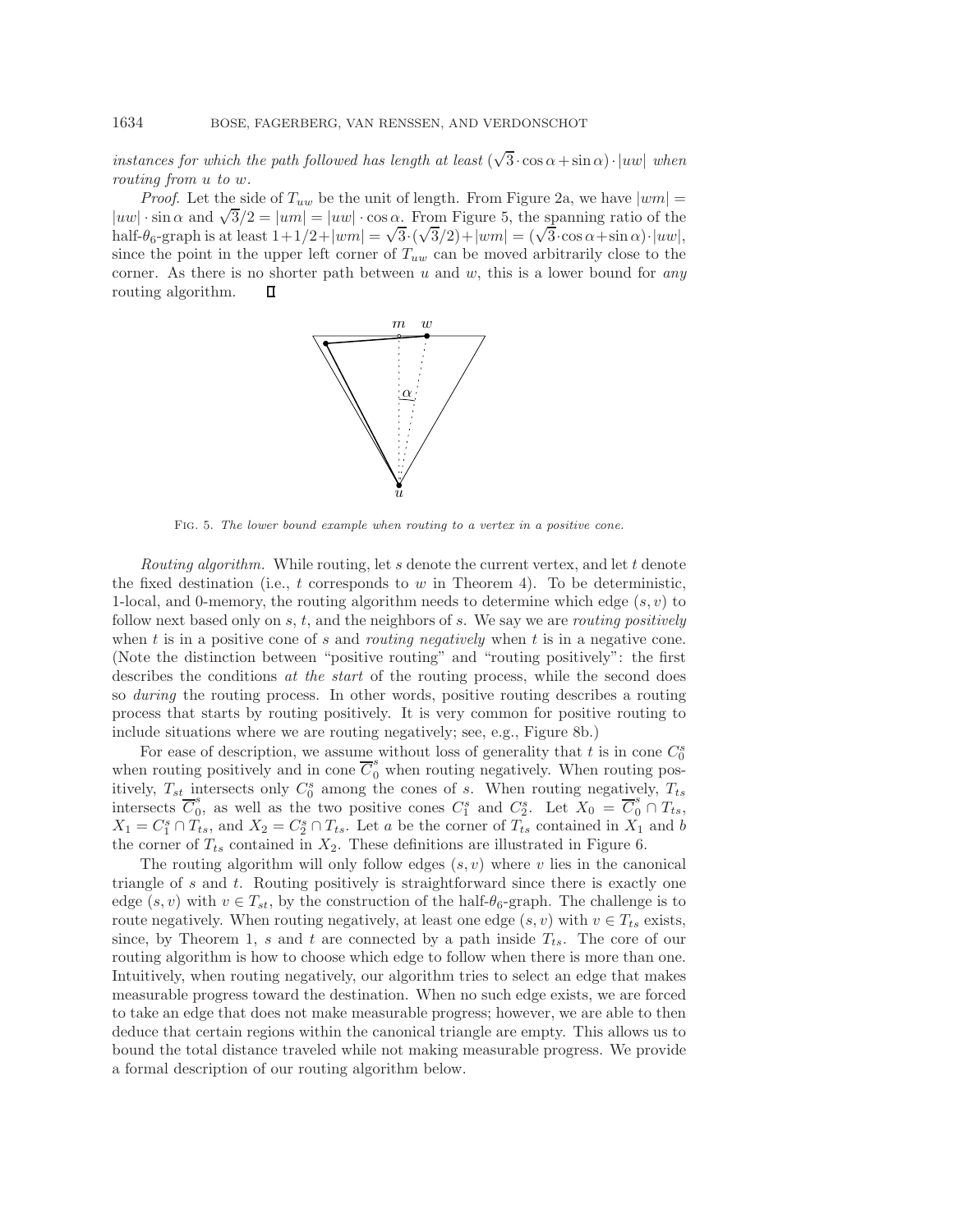<span id="page-9-0"></span>

Fig. 6. *Routing terminology when* (a) *routing positively and* (b) *routing negatively.*

Our routing algorithm can be in one of four cases. We call the situation when routing positively case A, and divide the situation when routing negatively into three further cases: both  $X_1$  and  $X_2$  are empty (case B), either  $X_1$  or  $X_2$  is empty (case C), or neither is empty (case D). Since  $X_1$  and  $X_2$  correspond to positive cones of s, each contains the endpoint of at most one edge  $(s, v)$ . These edges contain a lot of information about the regions  $X_1$  and  $X_2$ . In particular, if there is no edge in the corresponding cone, then the entire cone must be empty. And if there is an edge, but its endpoint lies outside of the region, the region is guaranteed to be empty. This allows our algorithm to *locally* determine if  $X_1$  and  $X_2$  are empty, and therefore which case we are in.

Since we are routing to a destination in a positive cone of the source, our routing algorithm starts in case A. Routing in this case is straightforward, as there is only one edge  $(s, v)$  with v in  $T_{ts}$  that we can follow. We now turn our attention to routing in cases B and C (it turns out that case D never occurs when routing to a destination in a positive cone of the source; we come back to it when describing negative routing in section [5.2\)](#page-13-0).

In case B, both  $X_1$  and  $X_2$  are empty, so there must be edges  $(s, v)$  with  $v \in X_0$ , as s and t are connected by a path in  $T_{ts}$  by Theorem [1.](#page-3-0) If  $|as| \ge |sb|$ , the routing algorithm follows the last edge in clockwise order around s; if  $|as| < |sb|$ , it follows the first edge. In short, when both sides of  $T_{ts}$  are empty, the routing algorithm favors staying close to the largest empty side of  $T_{ts}$ . Note that  $|as|$  and  $|sb|$  can be computed locally from the coordinates of s and t.

In case C, exactly one of  $X_1$  or  $X_2$  is empty. If there exist edges  $(s, v)$  with  $v \in X_0$ , the routing algorithm will follow one of these, choosing among them in the following way: If  $X_1$  is empty, it chooses the last edge in clockwise order around s. Else  $X_2$  is empty, and it chooses the first edge in clockwise order around s. In short, the routing algorithm favors staying close to the empty side of  $T_{ts}$ . If no edges  $(s, v)$ with  $v \in X_0$  exist, the routing algorithm follows the single edge  $(s, v)$  with v in  $X_1$  or  $X_2$ .

*Upper bound.* The proof of the upper bound uses a potential function  $\phi$ , defined as follows for each of the cases A, B, and C. For the potential in case C,  $x \in \{a, b\}$  is the corner contained in the nonempty one of the two areas  $X_1$  and  $X_2$ .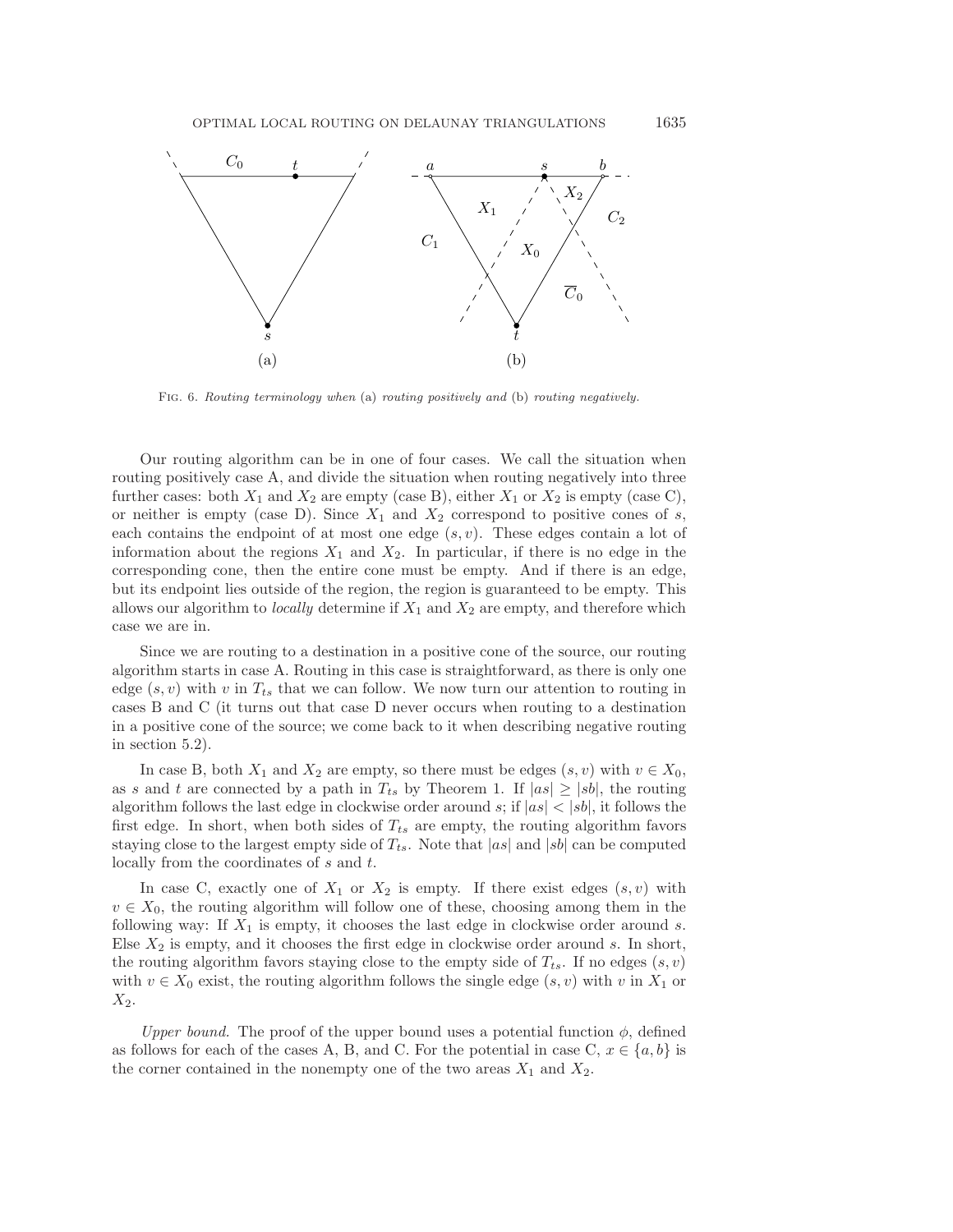<span id="page-10-0"></span>

FIG. 7. The potential  $\phi$  in each case. Thick lines designate potential, and shading designates *empty areas.*

This definition is illustrated in Figure [7.](#page-10-0) We will refer to the first term of  $\phi$  (i.e., |sa| in case A and  $|ta|$  in cases B and C) as the *vertical part* of  $\phi$  and to the rest as the *horizontal part*. Note that since all sides of the canonical triangle have equal length, a and b are interchangeable in the vertical part. The proof makes extensive use of the following observation about equilateral triangles.

<span id="page-10-1"></span>Observation 1. *In an equilateral triangle, the diameter (the longest distance defined by any two points in the triangle) is equal to the side length.*

Our aim is to prove the following claim: for any routing step, the reduction in  $\phi$ is at least as large as the length of the edge followed. This allows us to "pay" for each edge with the difference in potential, thereby bounding the total length of the path by the initial potential. We do this by case analysis of the possible routing steps.

*Case A.* For a routing step starting in case A, v can be in a negative or a positive cone of t. The first situation leads to case A again. The second leads to case B or C, since the area of  $T_{st}$  between s and v must be empty by construction of the half- $\theta_6$ -graph. These situations are illustrated in Figure [8.](#page-11-0)

If we remain in case A after following edge  $(s, v)$ , the reduction of the vertical part of  $\phi$  (dashed in Figure [8a](#page-11-0)) is at least as large as |sv| by Observation [1.](#page-10-1) Therefore we can use it to pay for this step. Since  $T_{vt}$  is contained in  $T_{st}$ , both |at| and |bt| decrease. Thus the horizontal part of  $\phi$  decreases, too, as it is the maximum of the two. Hence the claim holds for this situation.

For the situation ending in case C (the second illustration after the arrow in Figure [8b](#page-11-0)), we again use the reduction of the vertical part of  $\phi$  to pay for the step. The rest of the vertical part precisely covers the new horizontal part. Since  $T_{tv}$  is contained in  $T_{st}$ , the new vertical part is a portion of either ta or tb. This can be covered by the current horizontal part, as it is the maximum of  $|ta|$  and  $|tb|$ . Thus the claim holds for this situation as well. Finally, for the situation ending in case B, the final value of  $\phi$  is at most that of the situation ending in case C, so again the claim holds.

*Case B.* A routing step starting in case B (illustrated in Figure [9\)](#page-11-1) cannot lead to case A, as the step stays within  $T_{ts}$ . We first show that it always results in Case B or C, meaning that at least one of  $X_1$  or  $X_2$  is empty again. The algorithm follows an edge  $(s, v)$  with  $v \in X_0$ . If s is to the left of t, it follows the first edge in clockwise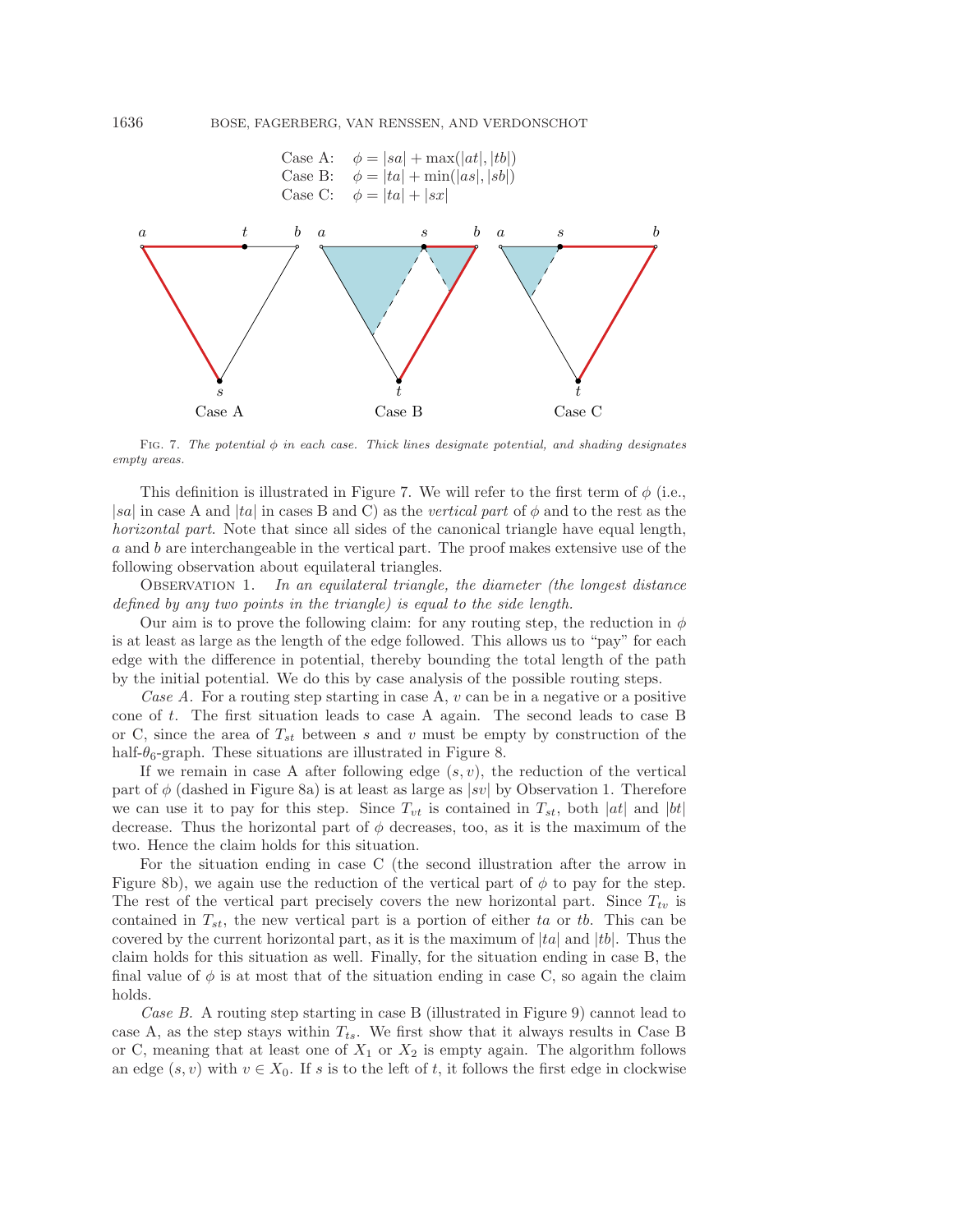<span id="page-11-0"></span>

Fig. 8. *Routing in case A.* (a) v *lies in a negative cone of* t*;* (b) v *lies in a positive cone of* t*. Thick dashed lines indicate which parts of the potential are used to pay for the edge.*

<span id="page-11-1"></span>

Fig. 9. *Routing in case B.*

order around s; otherwise it follows the last one. We consider only the case where s is to the left of t; the other case is symmetric. By the construction of the half- $\theta_6$ -graph, the existence of the edge  $(s, v)$  implies that  $T_{vs}$  is empty. It follows that the hatched area in Figure [9](#page-11-1) is also empty: if not, the topmost point in it would have an edge to  $s$ , while coming before  $v$  in the clockwise order around  $s$ , contradicting the choice of  $v$  by the routing algorithm. Therefore  $X_2$  will again be empty, resulting in case B or C.

By Observation [1,](#page-10-1) the reduction in the vertical part of  $\phi$  is at least as large as  $|sv|$ . In addition, the horizontal part of  $\phi$  can only decrease. If it remains on the same side of the triangle, this follows from the fact that v lies in  $X_0$  and  $T_{tv}$  is contained in  $T_{ts}$ . And the only case where the potential switches sides is when we end up in case B again but the other side is shorter than the current one, reducing the potential even further. Hence the claim holds.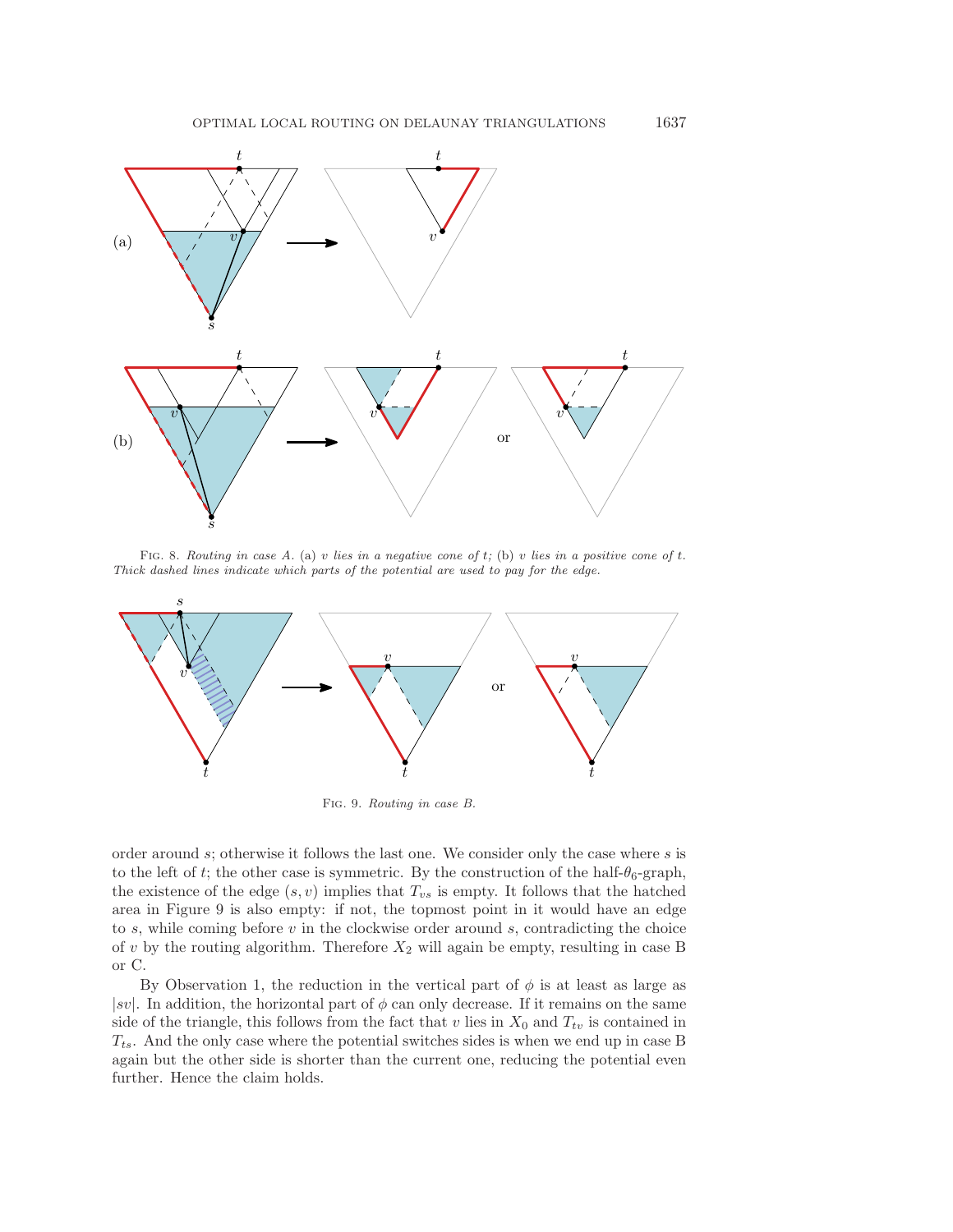

Fig. 10. *Routing in case C.*

*Case C.* As in the previous case, a routing step starting in case C cannot lead to case A, and we show that it cannot lead to case D, either. There are two situations, depending on whether edges  $(s, v)$  with  $v \in X_0$  exist. For the situation where such edges do exist (illustrated in Figure [10a](#page-12-0)), the analysis is exactly the same as for a routing step starting in case B.

For the situation where edges  $(s, v)$  with  $v \in X_0$  do not exist, the start of the step is illustrated on the left of the arrow in Figure [10b](#page-12-0). Again,  $T_{sv}$  must be empty by the construction of the half- $\theta_6$ -graph, which implies that the hatched area must also be empty: if not, the topmost point in it would have an edge to s, contradicting that edges  $(s, v)$  with  $v \in X_0$  do not exist. Thus, the routing step can only lead to case B or C. Looking at the potential, the vertical part can only decrease, and by Observation [1,](#page-10-1) the reduction of the horizontal part of  $\phi$  is at least as large as  $|sv|$ . Thus we can pay for this step as well, and the claim holds in both situations.

<span id="page-12-1"></span>Lemma 8 (upper bound for positive routing). *Let* u *and* w *be two vertices, with*  $w$  *in a positive cone of*  $u$ *. Let*  $m$  *be the midpoint of the side of*  $T_{uw}$  *opposing*  $u$ *, and let* α *be the unsigned angle between* uw *and* um*. There is a deterministic* 1*-local* 0*-memory routing algorithm on the half-*θ6*-graph for which every path followed has length at most* ( $\sqrt{3} \cdot \cos \alpha + \sin \alpha$ ) ·  $|uw|$  *when routing from u to w.* 

*Proof*. That the algorithm is deterministic, 1-local, and 0-memory follows from the description of the algorithm, so we only need to prove the bound on the distance. We showed that for any routing step, the reduction in  $\phi$  is at least as large as the length of the edge followed. Since  $\phi$  is always nonnegative, this implies that no path followed can be longer than the initial value of  $\phi$ . As all edges have strictly positive length, the routing algorithm must terminate. Since we are routing to a vertex in a positive cone, we start in case A, with an initial potential of  $|ua| + \max(|aw|, |wb|)$ . Taking the side of  $T_{uw}$  as the unit of length reduces this to  $1 + 1/2 + |wm|$ , and using the same

<span id="page-12-0"></span>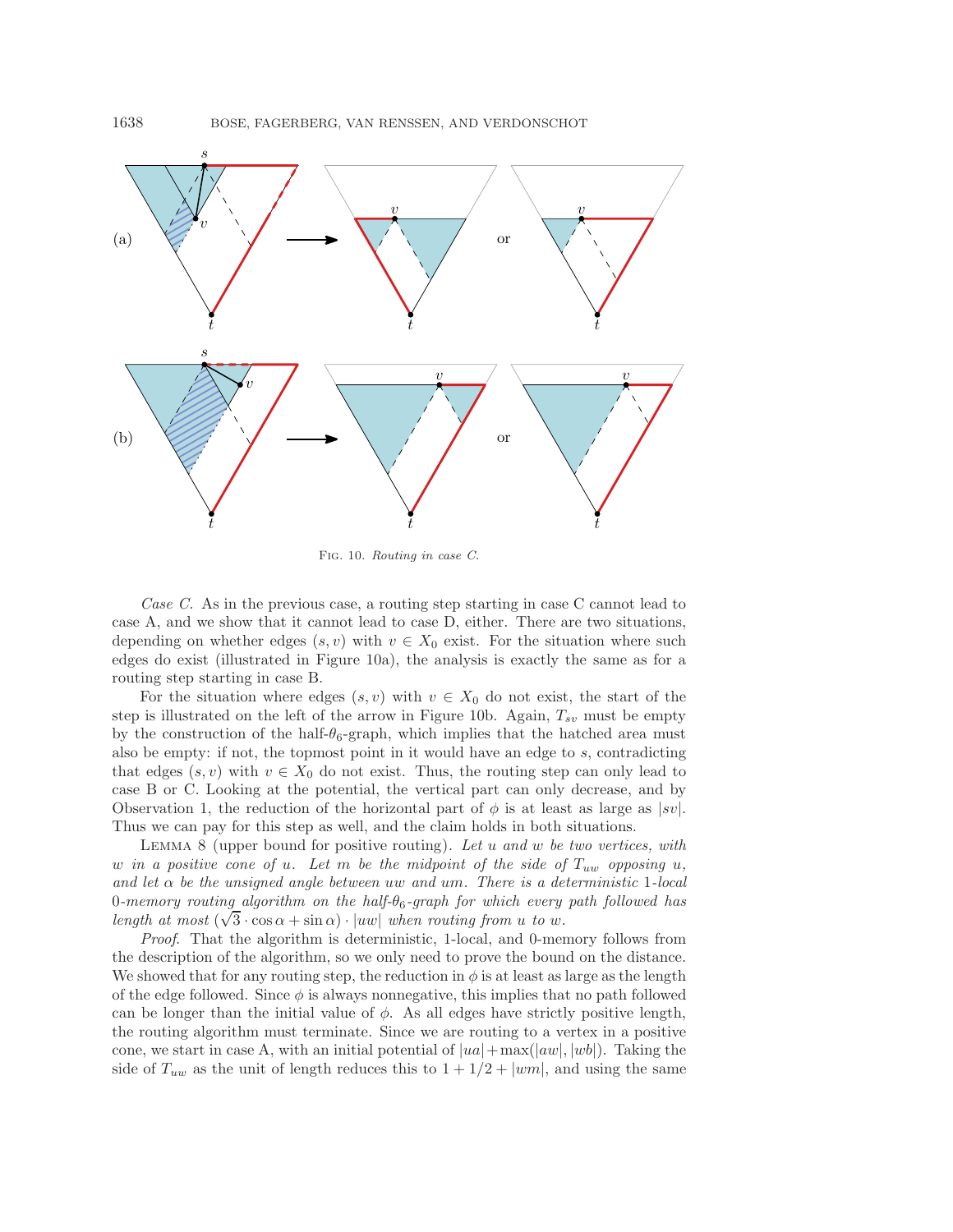analysis as in Lemma [7,](#page-7-2) we obtain the desired bound of  $(\sqrt{3} \cdot \cos \alpha + \sin \alpha) \cdot |uw|$ .  $\Box$ 

<span id="page-13-0"></span>**5.2. Negative routing.** Next we turn our attention to the case when we are routing to a destination in a negative cone of the source. We start by deriving a lower bound, and then we present the required extensions to our routing algorithm and finish with the matching upper bound.

<span id="page-13-2"></span>Lemma 9 (lower bound for negative routing). *Let* u *and* w *be two vertices, with* w in a positive cone of u. Let m be the midpoint of the side of  $T_{uw}$  opposing u, let  $\alpha$  be *the unsigned angle between* uw *and* um*, and let* k *be a constant. For any deterministic* k*-local* 0*-memory routing algorithm, there are instances for which the path followed* √ *has length at least*  $(5/\sqrt{3} \cdot \cos \alpha - \sin \alpha) \cdot |uw|$  *when routing from w to u.* 

*Proof*. Consider the two instances in Figure [11.](#page-13-1) Any deterministic 1-local 0 memory routing algorithm has information about direct neighbors only. Hence, it cannot distinguish between the two instances when routing out of  $w$ . This means that it routes to the same neighbor of  $w$  in both instances, and either choice of neighbor leads to a nonoptimal route in one of the two instances. The smallest loss occurs when the choice is toward the closest corner of  $T_{uw}$ , for which Figure [11a](#page-13-1) is the bad instance. If we let the side of  $T_{uw}$  be the unit of length, this gives a lower bound of  $(1/2 - |wm|) + 1 + 1 = 5/2 - |wm|$ , since the points in the corners of  $T_{uw}$ can be moved arbitrarily close to the corners while keeping their relative positions. Using that  $|wm| = |uw| \cdot \sin \alpha$  and  $\sqrt{3}/2 = |um| = |uw| \cdot \cos \alpha$ , the lower bound vsing that  $|wm| = |uw| \cdot \sin \alpha$  and  $\sqrt{3}/2 = |um| = |uw| \cdot \cos \alpha$ , the lower bound<br>reduces to  $(5/\sqrt{3} \cdot \cos \alpha - \sin \alpha) \cdot |uw|$ . By appropriately adding  $\Omega(k)$  points close to the corners such that  $u$  is not in the  $k$ -neighborhood of  $w$ , the lower bound holds for any deterministic k-local 0-memory routing algorithm. П

<span id="page-13-1"></span>

Fig. 11. *The lower bound instances for routing to a vertex in a negative cone.*

*Routing algorithm.* The only difference with the routing algorithm we used for positive routing lies in the initial case. Since our destination is in a negative cone, we start in one of the negative cases. This time, in addition to cases B and C, where both or one of  $X_1$  and  $X_2$  are empty, we also need case D, where neither is empty. Recall that in the previous section, we showed that a routing step starting in case A, B, or C can never result in case D. Thus, if the routing process starts in case D, it never returns there once it enters case A, B, or C.

In case D, the routing algorithm first tries to follow an edge  $(s, v)$  with  $v \in X_0$ . If several such edges exist, an arbitrary one of these is followed. If no such edge exists, the routing algorithm follows the single edge  $(s, v)$  with v in the smaller of  $X_1$  and  $X_2$ . In short, the routing algorithm favors moving toward the closest corner of  $T_{ts}$  when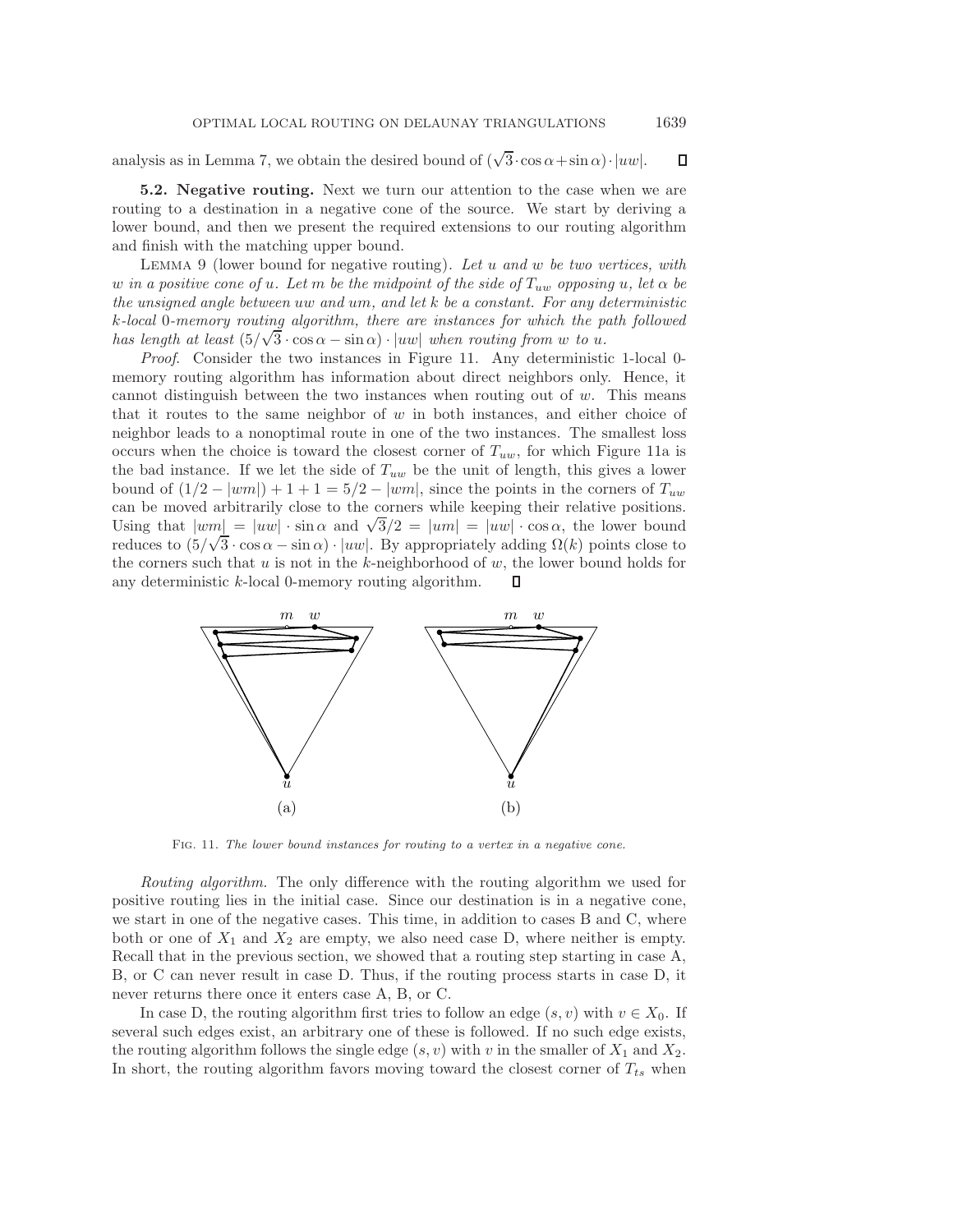it is not able to move toward  $t$ . Note that, in the instances of Figure [11,](#page-13-1) this choice ensures that the first routing step incurs the smallest loss in the worst case, making it possible to meet the lower bound of Lemma [9.](#page-13-2) We now show that our algorithm achieves this lower bound in all cases.

<span id="page-14-0"></span>*Upper bound.* The potential in case D is given in Figure [12.](#page-14-0) It mirrors the lower bound path in that it allows walking toward the closest corner, crossing the triangle, and then walking down to  $t$ . This is the highest potential among the four cases.

Case D:  $\phi = |ta| + |ab| + \min(|as|, |sb|)$ 



FIG. 12. *The potential*  $\phi$  *in case D.* 

As before, we want to show that for any routing step, the reduction in  $\phi$  is at least as large as the length of the edge followed. Since we already did this for cases A, B, and C, all that is left is to prove it for case D.

*Case D.* A routing step starting in case D cannot lead to case A, as the step stays within  $T_{ts}$ , but it may lead to case B, C, or D. There are two situations, depending on whether edges  $(s, v)$  with  $v \in X_0$  exist or not. These are illustrated in Figure [13.](#page-14-1)

<span id="page-14-1"></span>

Fig. 13. *Routing in case D. The endpoint* v *of the edge followed lies in* X<sup>0</sup> (a)*, or the smaller of* X<sup>1</sup> *and* X<sup>2</sup> (b)*.*

In the first situation, where we follow an edge  $(s, v)$  with  $v \in X_0$ , the reduction of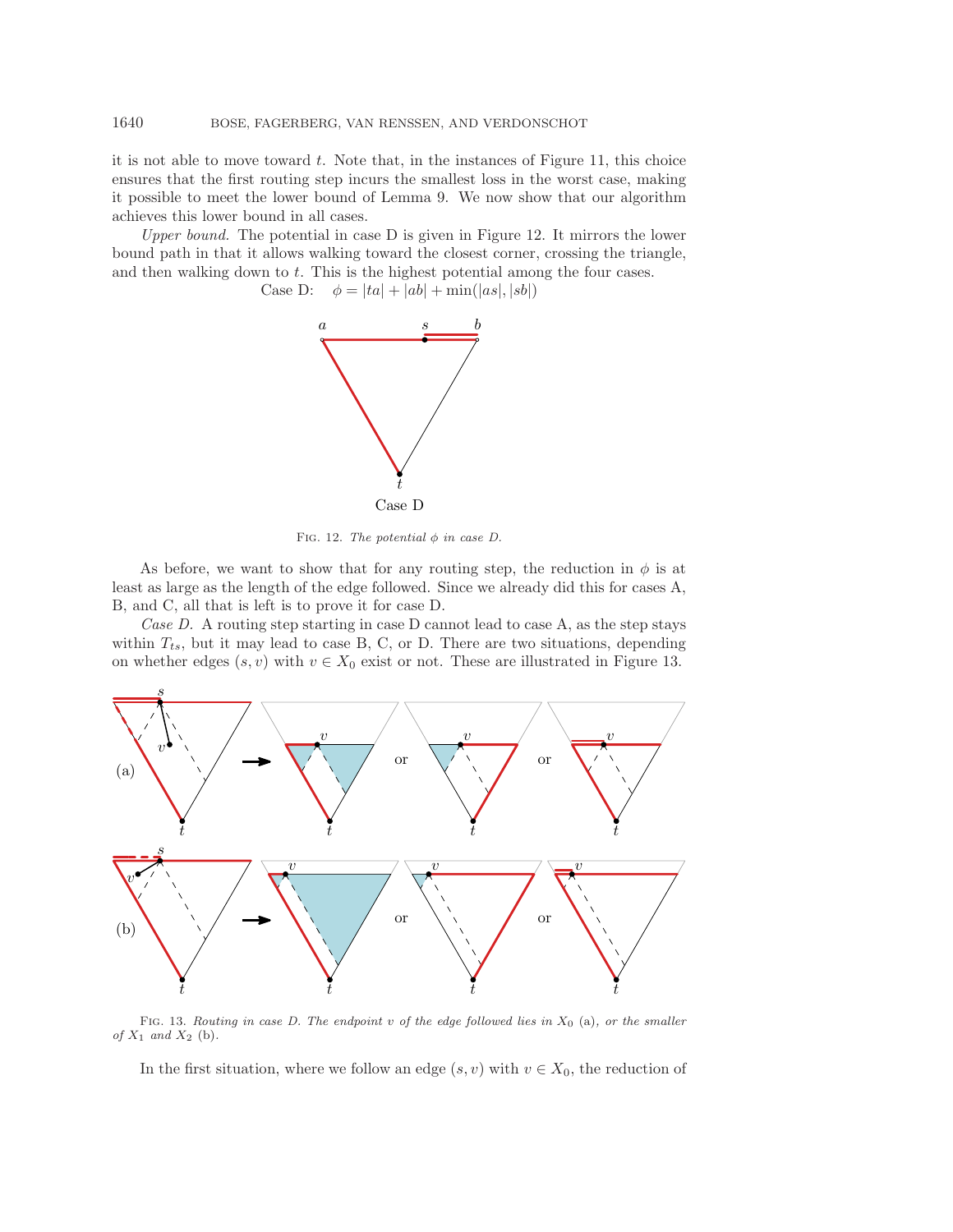the vertical part of  $\phi$  is at least as large as |sv| by Observation [1.](#page-10-1) The horizontal part of  $\phi$  can only decrease, as  $T_{tv}$  is fully contained in  $T_{ts}$  and v lies in  $X_0$ . In the second situation, where the endpoint of our edge lies in the smaller of  $X_1$  and  $X_2$ , these roles switch, with the reduction of the horizontal part of  $\phi$  being at least as large as  $|sv|$ and the vertical part of  $\phi$  only decreasing. In both situations, the statement is proven.

<span id="page-15-0"></span>Lemma 10 (upper bound for negative routing). *Let* u *and* w *be two vertices, with* w in a positive cone of u. Let m be the midpoint of the side of  $T_{uw}$  opposing u, *and let* α *be the unsigned angle between* uw *and* um*. There is a deterministic,* 1*-local,* 0*-memory routing algorithm on the half-*θ6*-graph for which every path followed has length at most* ( $5/\sqrt{3} \cdot \cos \alpha - \sin \alpha$ ) ·  $|uw|$  *when routing from w to* u.

*Proof*. Since the choices that the routing algorithm makes are completely determined by the neighbors of  $s$  and the location of  $s$  and  $t$ , the algorithm is indeed deterministic, 1-local, and 0-memory. To bound the length of the resulting path, we again showed that for any routing step, the reduction in  $\phi$  is at least as large as the length of the edge followed. As in the proof of Lemma [8,](#page-12-1) this implies that the routing algorithm terminates and that the total length of the path followed is bounded by the initial value of  $\phi$ . Since our destination lies in a negative cone, we start in one of the cases B, C, or D. Of these three cases, case D has the largest initial potential of  $|ta| + |ab| + \min(|as|, |sb|)$ . Taking the side of  $T_{uw}$  as the unit of length reduces this to  $1 + 1 + 1/2 - |wm| = 5/2 - |wm|$ , and, using the same analysis as in Lemma [9,](#page-13-2) we obtain the desired bound of  $(5/\sqrt{3} \cdot \cos \alpha - \sin \alpha) \cdot |uw|$ . П

As Theorem [4](#page-7-0) follows from Lemmas [7,](#page-7-2) [8,](#page-12-1) [9,](#page-13-2) and [10,](#page-15-0) this concludes our proof.

<span id="page-15-1"></span>**6. A stateful algorithm.** Next we present a slightly different routing algorithm from the one in the previous section. The main difference between the two algorithms is that this one maintains one piece of information as state, making it  $O(1)$ -memory instead of 0-memory. The information that is stored is a *preferred side*, and it is either nil,  $X_1$ , or  $X_2$ . Intuitively, the new algorithm follows the original algorithm until it is routing negatively and determines that either  $X_1$  or  $X_2$  is empty. At that point, the algorithm sets the empty side as the preferred side and picks the rest of the edges in such a way that the preferred side remains empty. Thus, the algorithm maintains as invariant that if the preferred side is set (not nil), that region is empty. Furthermore, once the preferred side is set, it stays fixed until the algorithm reaches the destination. This algorithm simplifies the cases a little, but, more importantly, it allows the algorithm to check far fewer edges while routing. This is crucial, as the new algorithm forms the basis for routing algorithms on versions of the half- $\theta_6$ -graph with some edges removed to bound the maximum degree, as described in the next section.

We now present the details of this stateful version of the routing algorithm. Recall that we are trying to find a path from a current vertex  $s$  to a destination vertex  $t$ . For ease of description, we again assume without loss of generality that  $t$  lies in  $C_0$ or  $\overline{C}_0$  of s. If t lies in  $\overline{C}_0$ , the cones around s split  $T_{ts}$  into three regions  $X_0, X_1$ , and  $X_2$ , as in Figure [6.](#page-9-0) For brevity, we use "an edge in  $X_0$ " to denote an edge incident to s with the other endpoint in  $X_0$ . The cases are as follows:

- If t lies in a positive cone of s, we are in case  $\mathcal{A}$ .
- If  $t$  lies in a negative cone of  $s$  and no preferred side has been set yet, we are in case B.
- If t lies in a negative cone of s and a preferred side has been set, we are in case C.

These cases are closely related to the cases in the stateless algorithm. Cases A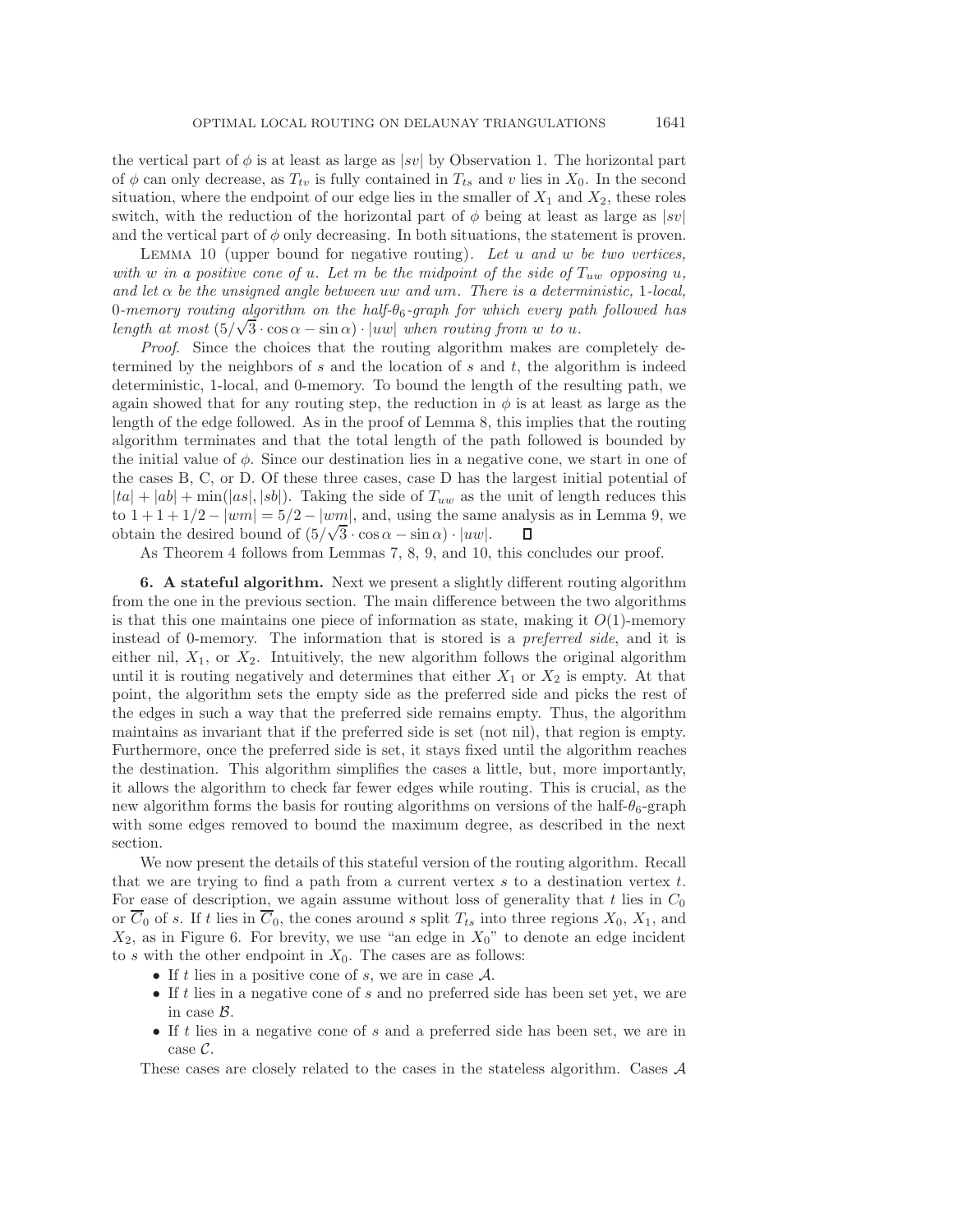and  $\beta$  correspond to cases A and D, respectively, while case  $\beta$  merges cases B and C from the original algorithm into a single case, where only one side's emptiness is tracked. This is reflected in the routing strategy for each case:

- In case A, follow the unique edge  $(s, v)$  in the positive cone containing t. If t lies in a negative cone of v, set the preferred side to the region  $(X_1 \text{ or } X_2 \text{ of }$ v) that is contained in  $T_{sv}$ , as this is now known to be empty (see Figure [8b](#page-11-0)).
- In case  $\mathcal{B}$ , if there are edges in  $X_0$ , follow an arbitrary one. Otherwise, if there is an edge in the smaller of  $X_1$  and  $X_2$ , follow that edge. Otherwise, follow the edge in the larger of  $X_1$  and  $X_2$ , and set the other as the preferred side. By Theorem [1,](#page-3-0) at least one of these edges must exist.
- In case  $\mathcal{C}$ , if there are edges in  $X_0$ , follow the one closest to the preferred side in cyclic order around s. Otherwise, follow the edge in the positive cone that is not on the preferred side. Again, at least one of these edges must exist.

The proof in section [5](#page-6-0) can be adapted to show that this routing algorithm achieves the same upper bounds. In short, the proof is simplified to only use a potential as defined for cases A, C, and D, and only a subset of the illustrations in Figures [8,](#page-11-0) [10,](#page-12-0) and [13](#page-14-1) are relevant. We omit the repetitive details.

**7. Bounding the maximum degree.** Each vertex in the half- $\theta_6$ -graph has at most one incident edge in each positive cone, but it can have an unbounded number of incident edges in its negative cones. In this section, we describe two transformations that allow us to bound the total degree of each vertex. The transformations are adapted from Bonichon et al. [\[5\]](#page-22-12).

<span id="page-16-0"></span>The first transformation discards all edges in each negative cone, except for three: the first and last edges in clockwise order around the vertex and the edge to the "closest" vertex, meaning the vertex whose projection on the bisector of the cone is closest (see Figure [14a](#page-16-0)). This results in a subgraph with maximum degree 12, which we call  $G_{12}$ .



Fig. 14. *The construction for* G12(a) *and* G9(b)*. Solid edges are kept, while dotted edges are discarded if no other vertex wants to keep them.*

To reduce the degree even further, we note that since the half- $\theta_6$ -graph is internally triangulated, consecutive neighbors of  $u$  within a negative cone are connected by edges. We call the path formed by these edges the *canonical path*. Instead of keeping three edges per negative cone, we now keep only the edge to the closest vertex but force the edges of the canonical path to be kept as well (see Figure [14b](#page-16-0)). We call the resulting graph  $G_9$ . Bonichon et al. [\[5\]](#page-22-12) showed that all edges on the canonical path are either first or last in a negative cone, making  $G_9$  a subgraph of  $G_{12}$ . Note that since the half- $\theta_6$ -graph is planar, both subgraphs are planar as well. They also proved that  $G_9$  is a 3-spanner of the half- $\theta_6$ -graph with maximum degree 9. Since the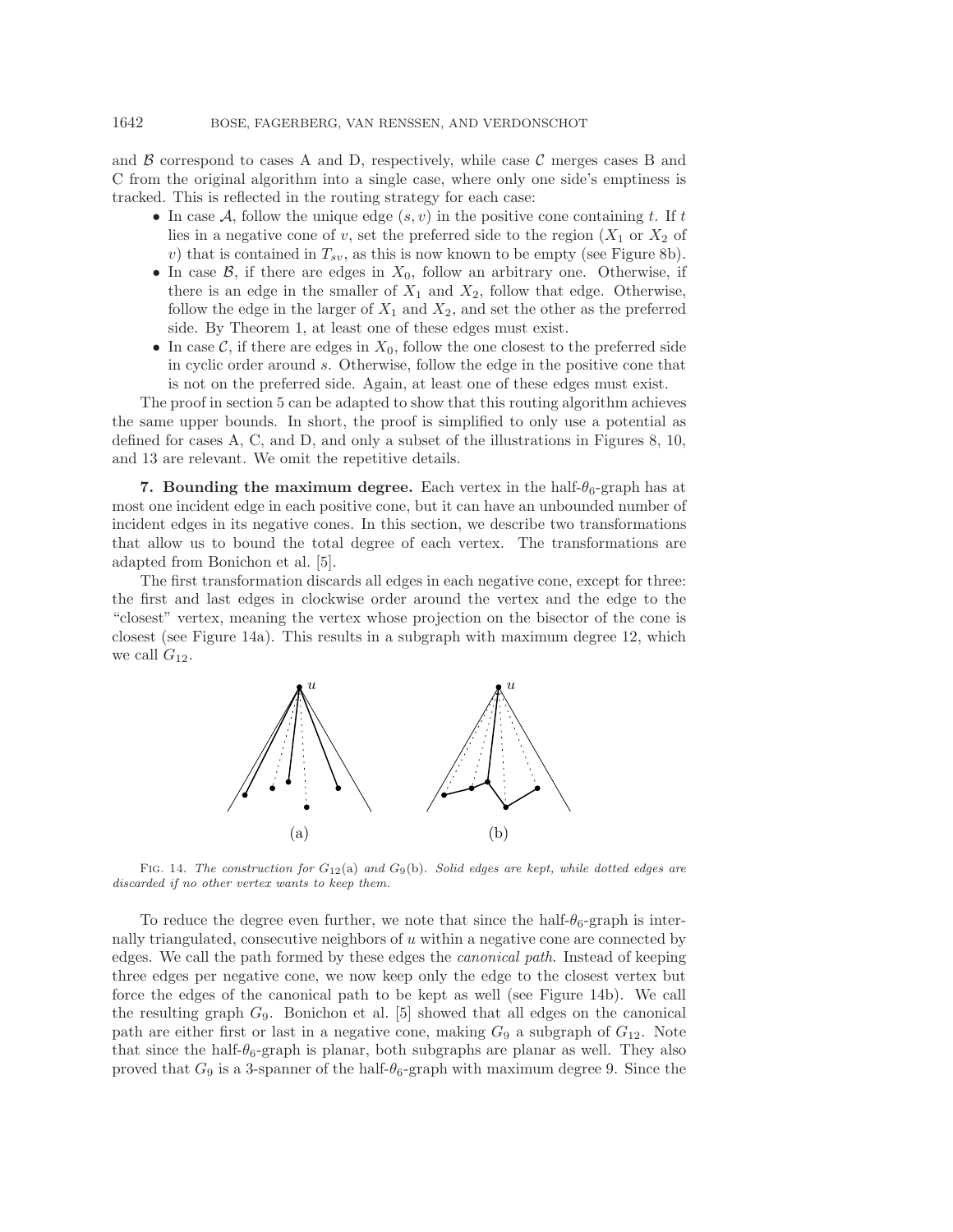half- $\theta_6$ -graph is a 2-spanner and  $G_9$  is a subgraph of  $G_{12}$ , this shows that both  $G_9$ and  $G_{12}$  are 6-spanners of the complete Euclidean graph. We give an adapted version of the proof of the spanning ratio of  $G_9$  below.

<span id="page-17-1"></span>THEOREM 11.  $G_9$  *is a* 3-spanner of the half- $\theta_6$ -graph.

<span id="page-17-0"></span>*Proof.* Consider an edge  $(s, v)$  in the half- $\theta_6$ -graph, and assume, without loss of generality, that  $v$  lies in a negative cone of  $s$  (if not, we can swap the roles of  $s$  and v). Now consider the path between them in  $G_9$  consisting of the edge from s to the vertex closest to s, followed by the edges on the canonical path between the closest vertex and v. We will refer to this path as the *approximation path*, and we show that it has length at most  $3 \cdot |sv|$ .



Fig. 15. *The approximation path.*

Let  $v_0$  be the closest vertex, and let  $v_1,\ldots,v_k = v$  be the other vertices on the approximation path. We assume without loss of generality that s lies in  $C_0$  of v and that v lies to the right of  $v_0$ . We shoot rays parallel to the boundaries of  $C_0$  from each vertex on the approximation path. Let  $m_i$  be the intersection of the right ray of  $v_{i-1}$ and the left ray of  $v_i$  (see Figure [15\)](#page-17-0). These intersections must exist, as s is the closest vertex in  $C_0^{v_i}$ , for each  $v_i$ . Let a and b be the intersections of the left boundary of  $\overline{C}_0^s$ with the left rays of v and  $v_0$ , respectively, and let c be the intersection of this left boundary with the horizontal line through v. Finally, let  $d$  be the intersection of the right ray of  $v_0$  and the left ray of v. We can bound the length of the approximation path as follows:

$$
|sv_0| + \sum_{i=1}^k |v_{i-1}v_i|
$$
  
\n
$$
\leq |sb| + |bv_0| + \sum_{i=1}^k |v_{i-1}m_i| + \sum_{i=1}^k |m_iv_i|
$$
  
\n
$$
= |sb| + |bv_0| + |ab| + |dv| \quad \text{{by projection}}
$$
  
\n
$$
= |sb| + |ab| + |av|
$$
  
\n
$$
\leq |sc| + 2 \cdot |cv|.
$$

The last inequality follows from the fact that  $v_0$  is the closest vertex to s. Let  $\alpha$ be ∠csv. Some basic trigonometry gives us that  $|sc| = \frac{2}{\sqrt{3}} \cdot \sin(\alpha + \frac{\pi}{3}) \cdot |sv|$  and  $|cv| =$  $\frac{2}{\sqrt{3}} \cdot \sin \alpha \cdot |sv|$ . Thus the approximation path is at most  $\frac{2}{\sqrt{3}} \cdot (\sin (\alpha + \frac{\pi}{3}) + 2 \cdot \sin \alpha)$ times as long as  $(s, v)$ . Since this function is increasing in  $[0, \frac{\pi}{3}]$ , the maximum is achieved for  $\alpha = \pi/3$ , where it is 3. Therefore every edge of the half- $\theta_6$ -graph can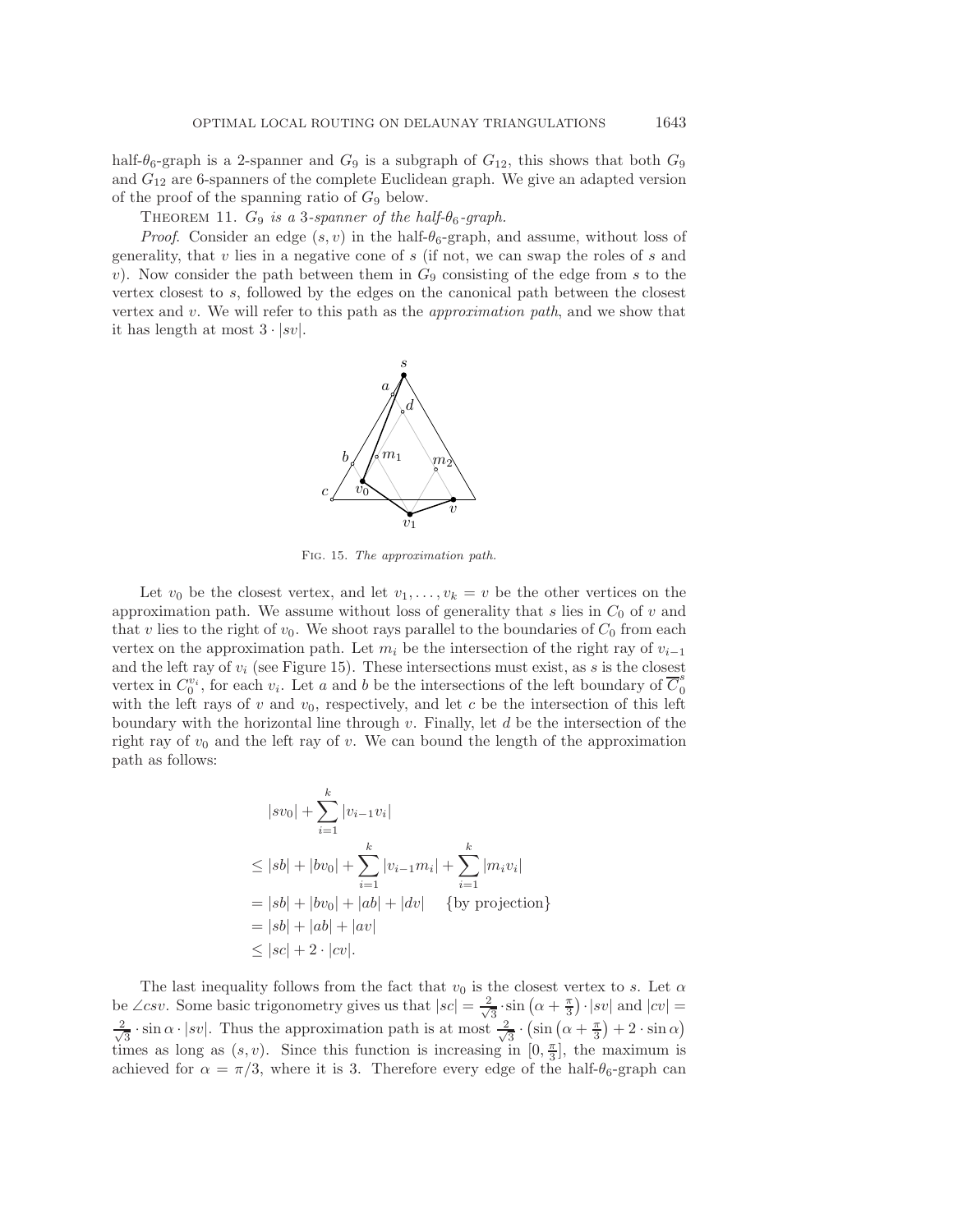be approximated by a path that is at most three times as long, and the theorem follows. П

Note that the part of the approximation path that lies on the canonical path has length at most  $2 \cdot |cv| = \frac{4}{\sqrt{3}} \cdot \sin \alpha \cdot |sv|$ . This function is also increasing in  $[0, \frac{\pi}{3}]$ , and its maximal value is 2, so the total length of this part is at most  $2 \cdot |sv|$ .

**7.1. Routing in** *G***12.** The stateful algorithm in section [6](#page-15-1) constructs a path between two vertices in the half- $\theta_6$ -graph. We cannot directly follow this path in  $G_{12}$ , as some of the edges may have been removed. Hence, we need to find a new path in  $G_{12}$  that approximates the path in the half- $\theta_6$ -graph, taking the missing edges into account. This often amounts to following the approximation path for edges that are in the path in the half- $\theta_6$ -graph but were removed to create  $G_{12}$ . In addition, some of the information the algorithm uses to decide which edge to follow relies on the presence or absence of edges in the half- $\theta_6$ -graph. Since the absence of these edges in  $G_{12}$  does not tell us whether or not they were present in the half- $\theta_6$ -graph, we need to find a new way to make these decisions.

First, note that the only information needed to determine which of the three cases we are in is the coordinates of  $s$  and  $t$  and whether the preferred side has been set or not. Therefore we can still make this distinction in  $G_{12}$ . The following five headlines refer to steps of the stateful algorithm on the half- $\theta_6$ -graph, and the text after a headline describes how to simulate that step in  $G_{12}$ . We discuss modifications for  $G_9$  in section [7.2.](#page-21-0)

*Follow an edge*  $(s, v)$  *in a positive cone C.* If the edge of the half- $\theta_6$ -graph is still present in  $G_{12}$ , we simply follow it. If it is not, the edge was removed because s is on the canonical path of  $v$  and it is not the closest, first, or last vertex on the path. Since  $G_{12}$  is a supergraph of  $G_9$ , we know that all of the edges of the canonical path are kept and every vertex on the path originally had an edge to  $v$  in  $C$ . Therefore it suffices to traverse the canonical path in one direction until we reach a vertex with an edge in  $C$ , and follow this edge. Since the edges connecting  $v$  to the first and last vertices on the path are always kept, the edge we find in this way must lead to  $v$ . Note that the edges of the canonical path are easy to identify, as they are the closest edges to  $C$  in cyclic order around  $s$  (one on either side of  $C$ ).

This method is guaranteed to reach v, but we want to find a *competitive* path to v. Therefore we use exponential search along the canonical path: we start by following the shorter of the two edges of the canonical path incident to s. If the endpoint of this edge does not have an edge in  $C$ , we return to s and travel twice the length of the first edge in the other direction. We keep returning to s and doubling the maximum travel distance until we find a vertex x that does have an edge in C. If x is not the closest to  $v$ , by the triangle inequality, following its edge to  $v$  is shorter than continuing our search until we reach the closest and following its edge. So for the purpose of bounding the distance traveled, we can assume that  $x$  is closest to  $v$ . Let  $d$  be the distance between s and x along the canonical path. By using exponential search to find x, we travel at most nine times this distance [\[2\]](#page-22-16), and afterward we follow  $(x, v)$ . From the proof of Theorem [11,](#page-17-1) we know that  $d \leq 2 \cdot |sv|$  and  $d + |xv| \leq 3 \cdot |sv|$ . Thus the total length of our path is at most  $9 \cdot d + |xv| = 8 \cdot d + (d + |xv|) \le 16 \cdot |sv| + 3 \cdot |sv| = 19 \cdot |sv|$ .

*Determine if there are edges in*  $X_0$ . In the regular half- $\theta_6$ -graph we can look at all our neighbors and see if any of them lie in  $X_0$ . However, in  $G_{12}$ , these edges may have been removed. Fortunately, we can still determine if they existed in the original half- $\theta_6$ -graph. To do this, we look at the vertices of the canonical path in this cone that are first and last in clockwise order around s. If these vertices do not exist, s did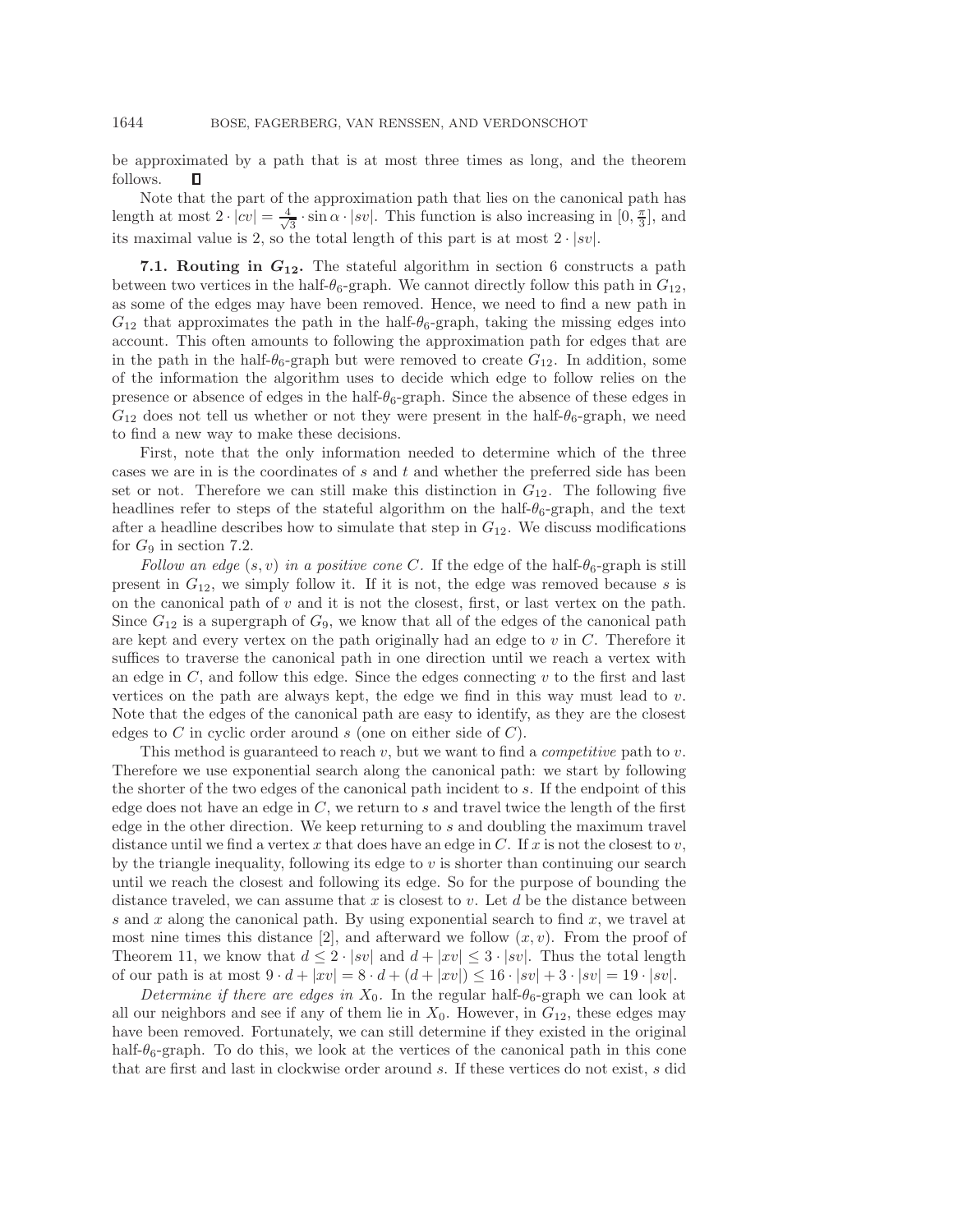<span id="page-19-0"></span>

Fig. 16. *Possible regions for the first and last vertices.*

not have any incoming edges in this cone, so there can be no edges in  $X_0$ . If the first and last are the same vertex, this was the only incoming edge to s from this cone, so we simply check if its endpoint lies in  $X_0$ . The interesting case is when the first and last exist and are distinct. If either of them lies in  $X_0$ , we have our answer, so assume that both lie outside of  $X_0$ . Since they were connected to s, they cannot have t in their positive cone, so they must lie in one of two regions, which we call  $S_1$  and  $S_2$ (see Figure [16\)](#page-19-0).

If both the first and last lie in  $S_2$ , there can be no edge in  $X_0$ , since any vertex of the canonical path in  $X_0$  either lies in cone  $C_0$  of the last vertex or would come after the last vertex in clockwise order around s. Both yield a contradiction. If both lie in  $S_1$ , a similar argument using the first vertex applies.

On the other hand, if the first lies in  $S_2$  and the last in  $S_1$ , both  $X_1$  and  $X_2$  have to be empty, since both vertices are connected to s. Now we are in one of two cases: either  $X_0$  is also empty, or it is not. If there are no vertices in  $X_0$  (different from t and s), t must have had an edge to s. On the other hand, if there are other vertices in  $X_0$ , the topmost of these vertices must have had an edge to s. In either case, there must have been an edge in  $X_0$ . This shows that we can check whether there was an edge in  $X_0$  in the half- $\theta_6$ -graph using only the coordinates of the first and last vertices.

*Follow an arbitrary edge in*  $X_0$ . If the half- $\theta_6$ -graph has edges in  $X_0$ , we simulate following an arbitrary one of these by first following the edge to the closest vertex in the negative cone. If this vertex is in  $X_0$ , we are done. Otherwise, we follow the canonical path in the direction of  $X_0$  and stop once we are inside. This traverses exactly the approximation path of the edge,and hence travels a distance of at most three times the length of the edge.

*Determine if there is an edge in*  $X_1$  *or*  $X_2$ *.* Since these regions are symmetric, we will consider only the case for  $X_1$ . Since  $X_1$  is contained in a positive cone of s, it contains at most one edge incident to s. If the edge is present in  $G_{12}$ , we can simply test whether the other endpoint lies in  $X_1$ . However, if s does not have a neighbor in this cone (see Figure [17\)](#page-20-0), we need to find out whether it used to have one in the original half- $\theta_6$ -graph and, if so, whether it was in  $X_1$ . Since this step is only needed in case  $\beta$  after we determine that there are no edges in  $X_0$ , we can use this information to guide our search. Specifically, we know that if we find an edge, we should follow it.

Therefore we simply attempt to follow the edge in this cone, using the exponential search method for following an edge in a positive cone described earlier. Let x be the first vertex we encounter that still has an edge  $(x, w)$  in  $C_1$ . If, in the half- $\theta_6$ -graph, s had an edge  $(s, v)$  in  $X_1$ , then we know (from the arguments presented earlier for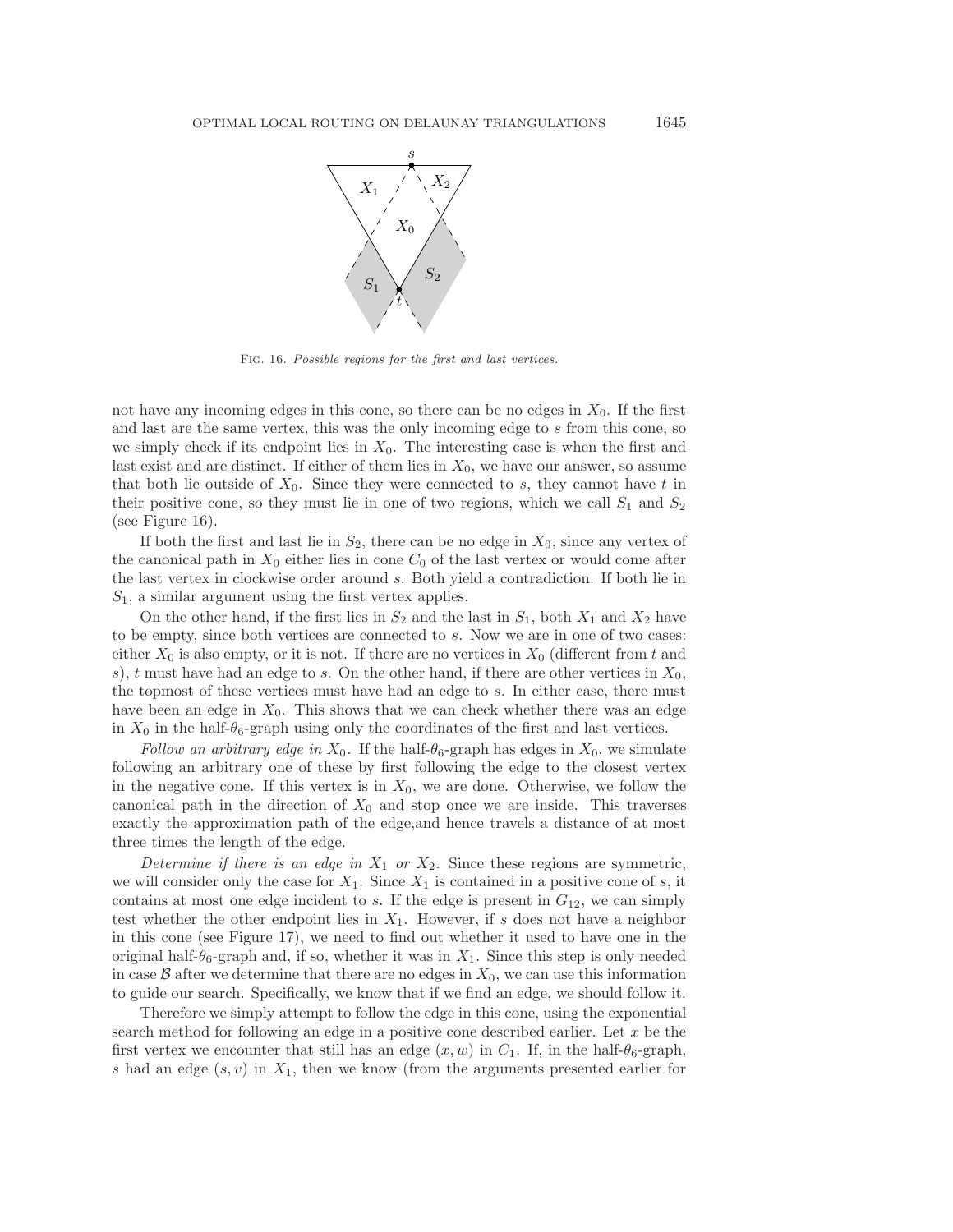<span id="page-20-0"></span>

Fig. 17. *An example where* s *had an edge in* X<sup>1</sup> *in the half-*θ6*-graph, which was removed during the construction of*  $G_{12}$ *.* 

following an edge in a positive cone) that w is v. As such, w must lie in  $X_1$ . We also know (from the proof of Theorem [11\)](#page-17-1) that the distance along the canonical path from s to x is at most  $2 \cdot |sv|$ , which is bounded by  $2 \cdot |as|$  since v lies in  $X_1$ . In this case, we follow the edge from  $x$  to  $v$ . Conversely, if we do not find any vertex with an edge in  $C_1$  within a distance of  $2 \cdot |as|$  from s, or we do, but the endpoint w of the edge does not lie in  $X_1$ , then we can return to s and conclude that it did not have an edge in  $X_1$  in the half- $\theta_6$ -graph and therefore  $X_1$  must be empty.

If there was an edge in  $X_1$ , we traveled the same distance as if we were simply following the edge: at most  $19 \cdot |sv|$ . If we return to s unsuccessfully, we traveled at most  $20 \cdot |as|$ : 9 times  $2 \cdot |as|$  during the exponential search and  $2 \cdot |as|$  to return to s.

*Follow the edge in* X<sup>0</sup> *closest to the preferred side in clockwise order.* To follow this edge, we first follow the edge to the closest vertex. If this lands us in  $X_0$ , we then follow the canonical path toward the preferred side and stop at the last vertex on the canonical path that is in  $X_0$ . If the closest is not in  $X_0$ , we follow the canonical path toward  $X_0$  and stop at the first or last vertex in  $X_0$ , depending on which side of  $X_0$  we started on. This follows the approximation path of the edge, so the distance traveled is at most three times the length of the edge.

*Routing ratio.* This shows that we can simulate the stateful routing algorithm on  $G_{12}$ . The state we need to store in the message includes not only the preferred side but also information for the exponential search, including distance traveled. The exact routing ratios are as follows.

Theorem 12. *Let* u *and* w *be two vertices, with* w *in a positive cone of* u*. There exists a deterministic* 1*-local*  $O(1)$ *-memory routing algorithm on*  $G_{12}$  *with routing ratio* 

(i)  $19 \cdot 2 = 38$  *when routing from u to w*,

(ii)  $19 \cdot 5/\sqrt{3} = 54.848...$  *when routing from w to u.* 

*Proof*. As shown above, we can simulate every edge followed by the algorithm by traveling at most 19 times the length of the edge. The only additional cost is incurred in case  $\mathcal{B}$ , when we try to follow an edge in the smaller of  $X_1$  and  $X_2$ , but this edge does not exist. In this case, we travel an additional  $20 \cdot |as|$ , where a is the corner closest to s. Fortunately, this can happen at most once during the execution of the algorithm, as it prompts the transition to case  $\mathcal{C}$ , after which the algorithm never returns to case  $\mathcal{B}$ . Looking at the proof for the upper bound in section [5](#page-6-0) (specifically, the second case in Figure [13b](#page-14-1)), we observe that in the transition from case  $D$  to  $C$ , there is  $2 \cdot |as|$  of unused potential. Since we are trying to show a routing ratio of 19 times the original, we can charge the additional  $20 \cdot |as|$  to the 38  $\cdot |as|$  of unused potential.П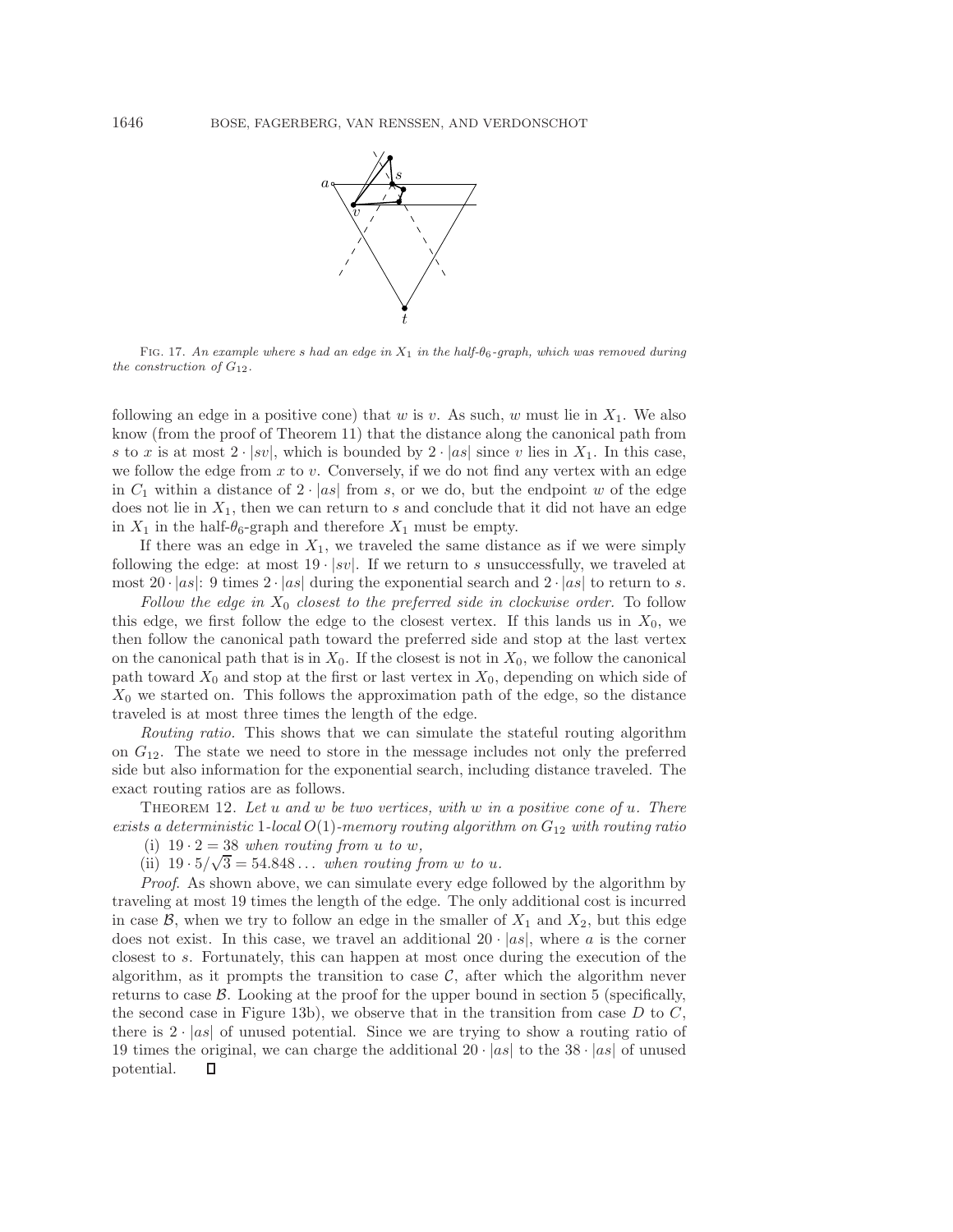<span id="page-21-0"></span>**7.2. Routing in** *G***9.** In this subsection, we explain how to modify the previously described simulation strategies so that they work for  $G_9$ , where the first and last edges are not guaranteed to be present. We discuss only those steps that rely on the presence of these edges. To route successfully in this setting, we need to change our model slightly. We now let every vertex store a constant amount of information in addition to the information about its neighbors.

*Follow an edge* (s, v) *in a positive cone.* Because the first and last edges are not always kept, we cannot guarantee that the first vertex we reach with an edge in this positive cone is still part of the same canonical path. This means that the edge could connect to some arbitrary vertex, far away from  $v$ . Therefore our original exponential search solution does not work. Instead, we store one bit of information at s (per positive cone), namely, in which direction we have to follow the canonical path to reach the closest vertex to  $v$ . Knowing this, we just follow the canonical path in the indicated direction until we reach a vertex with an edge in this positive cone. This vertex must be the closest, so it gives us precisely the approximation path, and therefore we travel at most  $3 \cdot |sv|$ .

*Determine if there are edges in*  $X_0$ . In  $G_{12}$ , this test was based on the coordinates of the endpoints of the first and last edges. Since these might be missing in  $G_9$ , we store the coordinates of these vertices at s. This allows us to perform the check without increasing the distance traveled.

*Determine if there is an edge in*  $X_1$  *or*  $X_2$ . As in the positive routing simulation, we now know where to go to find the closest. Therefore we simply follow the canonical path in this direction from s and stop when we reach a vertex with an edge in the correct positive cone, or when we have traveled  $2 \cdot |as|$ . If there is an edge, we follow exactly the approximation path, giving us three times the length of the edge. If there is no edge, we travel  $2 \cdot |as|$  back and forth, for a total of  $4 \cdot |as|$ .

*Routing ratio.* Since the other simulation strategies do not rely on the presence of the first or last edges, we can now analyze the routing ratio obtained on  $G_9$ .

Theorem 13. *Let* u *and* w *be two vertices, with* w *in a positive cone of* u*. By storing* O(1) *additional information at each vertex, there exists a deterministic* 1*-local*  $O(1)$ -memory routing algorithm on  $G_9$  and  $G_{12}$  with routing ratio

(i)  $3 \cdot 2 = 6$  *when routing from u to w*,

(i)  $3 \cdot 2 = 6$  when routing from u to w,<br>(ii)  $3 \cdot 5/\sqrt{3} = 8.660...$  when routing from w to u.

*Proof.* The simulation strategy for  $G_{12}$  followed the approximation path for each edge, except when following an edge in a positive cone. Since our new strategy follows the approximation path there as well, our new routing ratio is only three times the one for the half- $\theta_6$ -graph. Note that this is still sufficient to charge the additional  $4 \cdot |sa|$  traveled to the transition from case  $\beta$  to  $\beta$ , which has  $3 \cdot 2 \cdot |as|$  of otherwise unused potential. Since  $G_9$  is a subgraph of  $G_{12}$ , this strategy works on  $G_{12}$  as well. О

**8. Conclusions.** We presented a competitive deterministic 1-local 0-memory routing algorithm on the half- $\theta_6$ -graph. We also presented matching lower bounds on the routing ratio for any deterministic, k-local, 0-memory algorithm, showing that our algorithm is optimal. Since any triangulation can be embedded as a half- $\theta_6$ -graph using Schnyder's embedding [\[21\]](#page-23-2), this shows that any triangulation has an embedding that admits a competitive routing algorithm. An interesting open problem here is whether this approach can be extended to other theta-graphs. In particular, we recently extended the proof for the spanning ratio of the half- $\theta_6$ -graph to theta-graphs with  $4k + 2$  cones for integer  $k > 0$  [\[7\]](#page-22-17). It would be interesting to see if it is possible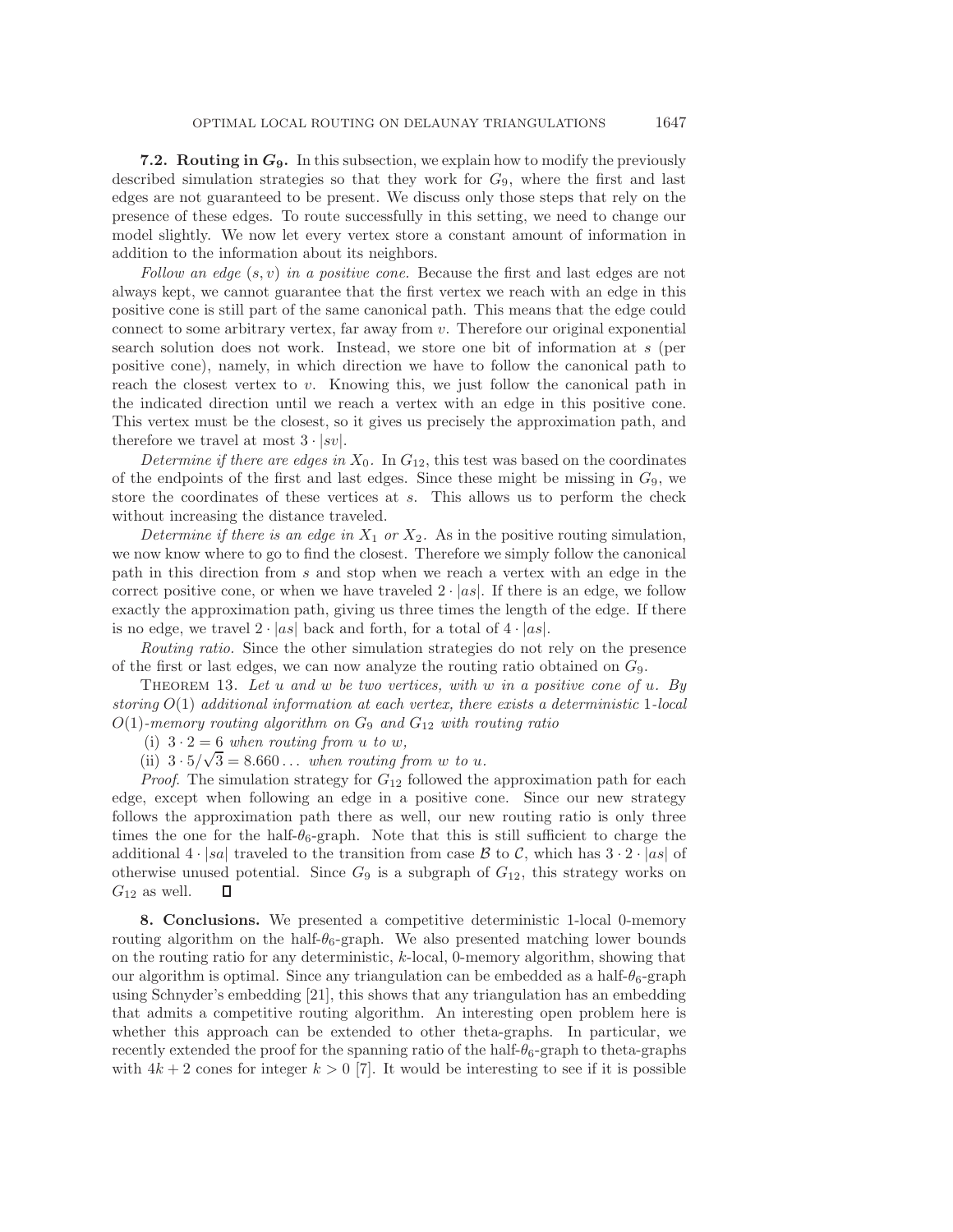### 1648 BOSE, FAGERBERG, VAN RENSSEN, AND VERDONSCHOT

to find optimal routing algorithms for these graphs as well.

We further extended our routing algorithm to work on versions of the half- $\theta_{6}$ graph with bounded maximum degree. As far as we know, these are the first competitive routing algorithms on bounded-degree plane graphs. There are several problems here that are still open. For example, while we found a matching lower bound for negative routing in the regular half- $\theta_6$ -graph, we do not have one for the version with bounded degree. Can we find this, or is it possible to improve the routing algorithm further? And can we extend the algorithm to the version with maximum degree 6, introduced by Bonichon et al. [\[5\]](#page-22-12)?

### REFERENCES

- <span id="page-22-4"></span>[1] P. Angelini, F. Frati, and L. Grilli, *An algorithm to construct greedy drawings of triangulations*, J. Graph Algorithms Appl., 14 (2010), pp. 19–51.
- <span id="page-22-16"></span>[2] R. A. Baeza-Yates, J. C. Culberson, and G. J. E. Rawlins, *Searching in the plane*, Inform. and Comput., 106 (1993), pp. 234–252.
- <span id="page-22-15"></span>[3] L. Barba, P. Bose, M. Damian, R. Fagerberg, W. L. Keng, J. O'Rourke, A. van Renssen, P. TASLAKIAN, S. VERDONSCHOT, AND G. XIA, *New and improved spanning ratios for Yao graphs*, J. Comput. Geom., 6 (2015), pp. 19–53.
- <span id="page-22-10"></span>[4] N. Bonichon, C. Gavoille, N. Hanusse, and D. Ilcinkas, *Connections between theta-graphs, Delaunay triangulations, and orthogonal surfaces*, in Proceedings of the 36th International Conference on Graph Theoretic Concepts in Computer Science (WG 2010), Lecture Notes in Comput. Sci. 6410, Springer, Berlin, 2010, pp. 266–278.
- <span id="page-22-12"></span>[5] N. Bonichon, C. Gavoille, N. Hanusse, and L. Perkovic, *Plane spanners of maximum degree six*, in Proceedings of the 37th International Colloquium on Automata, Languages and Programming (ICALP 2010 (1)), Lecture Notes in Comput. Sci. 6198, Springer, Berlin, 2010, pp. 19–30.
- <span id="page-22-2"></span>[6] P. Bose, A. Brodnik, S. Carlsson, E. D. Demaine, R. Fleischer, A. Lopez-Ortiz, ´ P. Morin, and J. Ian Munro, *Online routing in convex subdivisions*, Internat. J. Comput. Geom. Appl., 12 (2002), pp. 283–296.
- <span id="page-22-17"></span>[7] P. Bose, J.-L. De Carufel, P. Morin, A. van Renssen, and S. Verdonschot, *Optimal bounds on theta-graphs: More is not always better*, in Proceedings of the 24th Canadian Conference on Computational Geometry (CCCG 2012), Charlottetown, Prince Edward Island, Canada, 2012, pp. 305–310.
- <span id="page-22-1"></span>[8] P. Bose and P. Morin, *Online routing in triangulations*, SIAM J. Comput., 33 (2004), pp. 937– 951.
- <span id="page-22-14"></span>[9] P. BOSE, A. van RENSSEN, AND S. VERDONSCHOT, On the spanning ratio of theta-graphs, in Proceedings of the 13th Algorithms and Data Structures Symposium (WADS 2013), Lecture Notes in Comput. Sci. 8037, Springer, Berlin, 2013, pp. 182–194.
- <span id="page-22-11"></span>[10] P. Chew, *There are planar graphs almost as good as the complete graph*, J. Comput. System Sci., 39 (1989), pp. 205–219.
- <span id="page-22-3"></span>[11] R. Dhandapani, *Greedy drawings of triangulations*, Discrete Comput. Geom., 43 (2010), pp. 375–392.
- <span id="page-22-9"></span>[12] M. B. Dillencourt, *Realizability of Delaunay triangulations*, Inform. Process. Lett., 33 (1990), pp. 283–287.
- <span id="page-22-7"></span>[13] M. T. Goodrich and D. Strash, *Succinct greedy geometric routing in the Euclidean plane*, in Proceedings of the 20th International Symposium on Algorithms and Computation (ISAAC 2009), Lecture Notes in Comput. Sci. 5878, Springer, Berlin, 2009, pp. 781–791.
- <span id="page-22-6"></span>[14] X. He and H. Zhang, *A simple routing algorithm based on Schnyder coordinates*, Theoret. Comput. Sci., 494 (2013), pp. 112–121.
- <span id="page-22-8"></span>[15] X. He and H. Zhang, *On succinct greedy drawings of plane triangulations and* 3*-connected plane graphs*, Algorithmica, 68 (2014), pp. 531–544.
- <span id="page-22-13"></span>[16] J. M. Keil and C. A. Gutwin, *Classes of graphs which approximate the complete Euclidean graph*, Discrete Comput. Geom., 7 (1992), pp. 13–28.
- <span id="page-22-5"></span>[17] T. Leighton and A. Moitra, *Some results on greedy embeddings in metric spaces*, Discrete Comput. Geom., 44 (2010), pp. 686–705.
- <span id="page-22-0"></span>[18] S. Mishra, I. Woungang, and S. C. Misra, eds., *Guide to Wireless Sensor Networks*, Springer, Berlin, 2009.